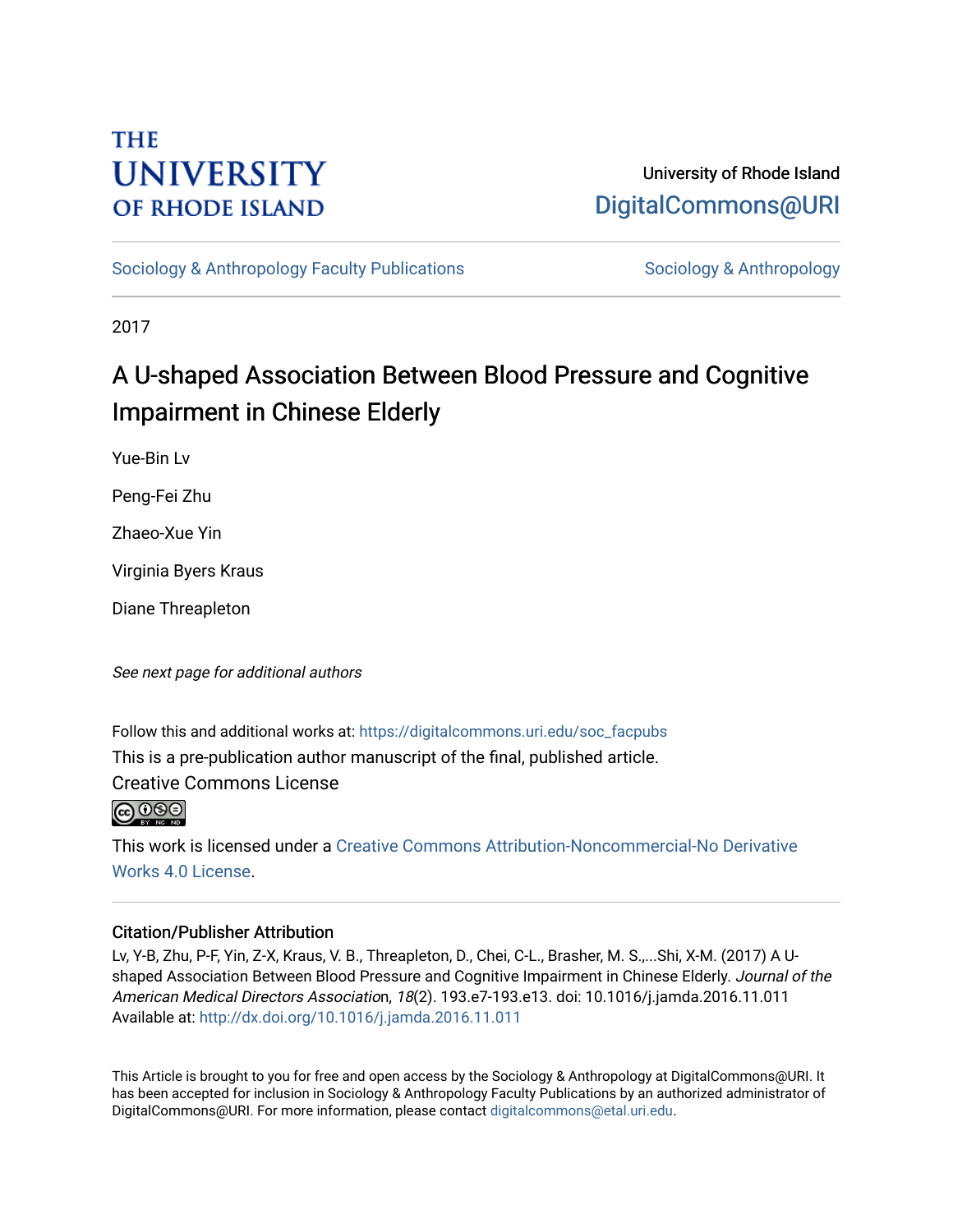#### Authors

Yue-Bin Lv, Peng-Fei Zhu, Zhaeo-Xue Yin, Virginia Byers Kraus, Diane Threapleton, Choy-Lye Chei, Melanie S. Brasher, Juan Zhang, Han-Zhu Qian, Chen Mao, David Bruce Matchar, Jie-Si Luo, Yi Zeng, and Xiao-Ming Shi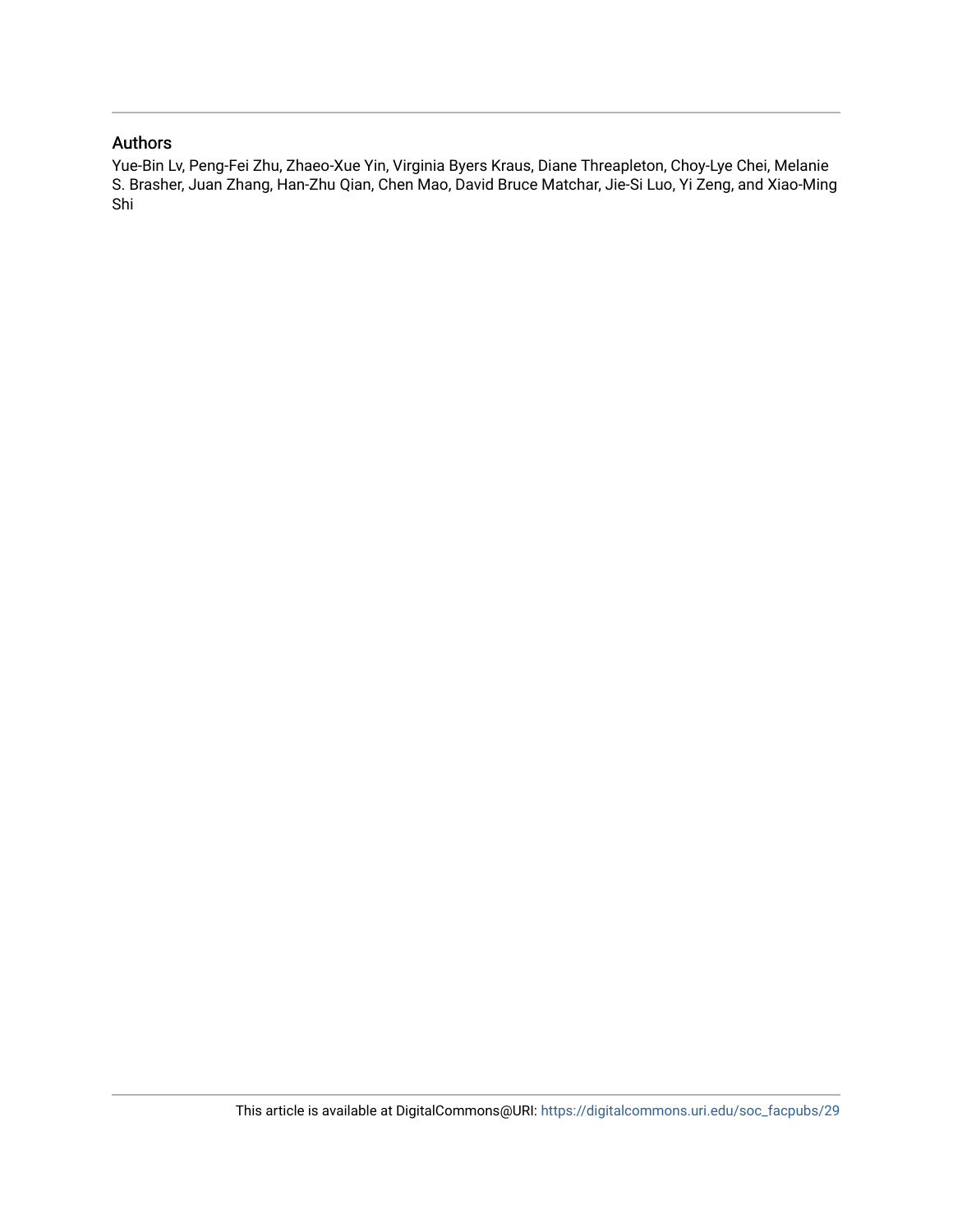

This is a repository copy of *A U-shaped Association Between Blood Pressure and Cognitive Impairment in Chinese Elderly*.

White Rose Research Online URL for this paper: http://eprints.whiterose.ac.uk/138915/

Version: Accepted Version

#### **Article:**

Lv, Y-B, Zhu, P-F, Yin, Z-X et al. (11 more authors) (2017) A U-shaped Association Between Blood Pressure and Cognitive Impairment in Chinese Elderly. Journal of the American Medical Directors Association, 18 (2). 193.e7-193.e13. ISSN 1525-8610

https://doi.org/10.1016/j.jamda.2016.11.011

© 2016 Published by Elsevier Inc. on behalf of AMDA - The Society for Post-Acute and Long-Term Care Medicine. Licensed under the Creative Commons Attribution-NonCommercial-NoDerivatives 4.0 International License (http://creativecommons.org/licenses/by-nc-nd/4.0/).

#### **Reuse**

This article is distributed under the terms of the Creative Commons Attribution-NonCommercial-NoDerivs (CC BY-NC-ND) licence. This licence only allows you to download this work and share it with others as long as you credit the authors, but you can't change the article in any way or use it commercially. More information and the full terms of the licence here: https://creativecommons.org/licenses/

#### **Takedown**

If you consider content in White Rose Research Online to be in breach of UK law, please notify us by emailing eprints@whiterose.ac.uk including the URL of the record and the reason for the withdrawal request.



[eprints@whiterose.ac.uk](mailto:eprints@whiterose.ac.uk) <https://eprints.whiterose.ac.uk/>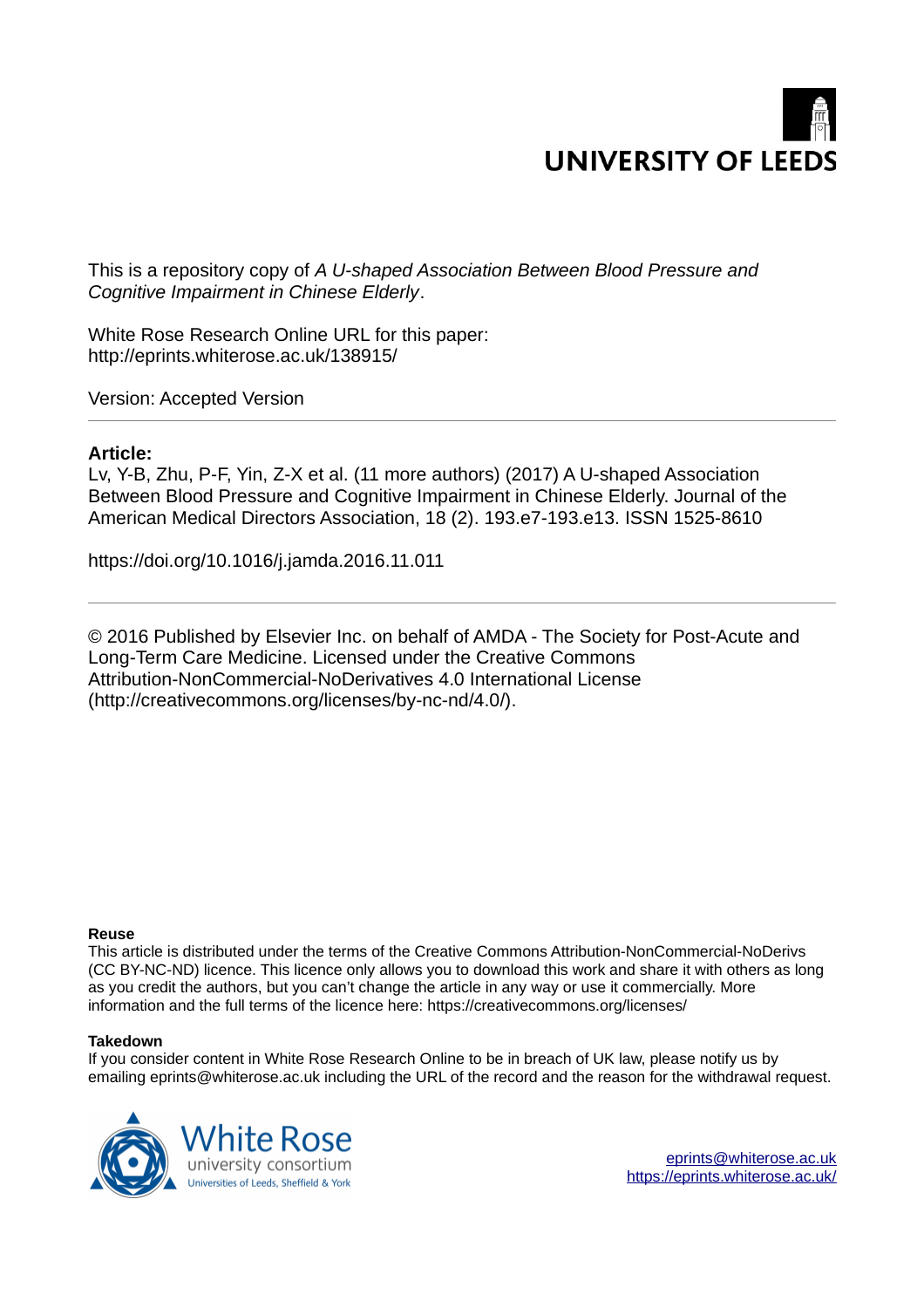#### **A U-shaped Association between Blood Pressure and Cognitive Impairment in Chinese Elderly**

Yue-Bin Lv, M.D.,<sup>a</sup> Peng-Fei Zhu, M.D.,<sup>a</sup> Zhao-Xue Yin, M.D.,<sup>b</sup> Virginia Byers Kraus, M.D., Ph.D., <sup>c</sup>Diane Threapleton, M.D., Ph.D.,<sup>d</sup> Choy-Lye Chei, Ph.D.,<sup>e</sup> Melanie Sereny Brasher, Ph.D.,<sup>f</sup> Juan Zhang, M.D., Ph.D.,<sup>b</sup> Han-Zhu Qian, M.D., Ph.D.,<sup>g</sup> Chen Mao, M.D., Ph.D.,<sup>d</sup> David Bruce Matchar, M.D., Ph.D.,<sup>e,h</sup> Jie-Si Luo, M.D.,<sup>b</sup> Yi Zeng, Ph.D.,<sup>i,j</sup> and Xiao-Ming Shi, M.D., Ph.D.\*,a

A Institute of Environmental Health and Related Products Safety, Chinese Center for Disease Control and Prevention, Beijing, China

B Division of Non-Communicable Disease Control and Community Health, Chinese Center for Disease Control and Prevention, Beijing, China

C Duke Molecular Physiology Institute and Division of Rheumatology, Department of Medicine, Duke University School of Medicine, Durham, North Carolina, USA

D Division of Epidemiology, JC School of Public Health and Primary Care, The Chinese University of Hong Kong, Hong Kong, China

E Health Services and Systems Research, Duke-NUS Graduate Medical School Singapore, Singapore

F Department of Sociology and Anthropology; Department of Human Development and Family Studies, University of Rhode Island, Kingston, Rhode Island, USA

G Vanderbilt Institute for Global Health; Division of Epidemiology, Department of Medicine, Vanderbilt University, Nashville, Tennessee, USA

H Division of General Internal Medicine, Department of Medicine, Duke University School of Medicine, Durham, North Carolina, USA

I Center for the Study of Aging and Human Development and the Geriatric Division of School of Medicine, Duke University, Durham, North Carolina, USA

J Center for Study of Healthy Aging and Development Studies, Peking University, Beijing, China

Correspondence to: Xiao-Ming SHI, MD, PhD, Institute of Environmental Health and Related Products Safety, Chinese Center for Disease Control and Prevention, #7 Panjiayuan Nanli, Chaoyang , Beijing 100021, China, nc.cdcanihc@mxihs, Telephone: (+86) 1050930101, Fax: (+86) 1058900247

First Author: Yue-Bin Lv, Peng-Fei Zhu and Zhao-Xue Yin, who contribute to the paper equally.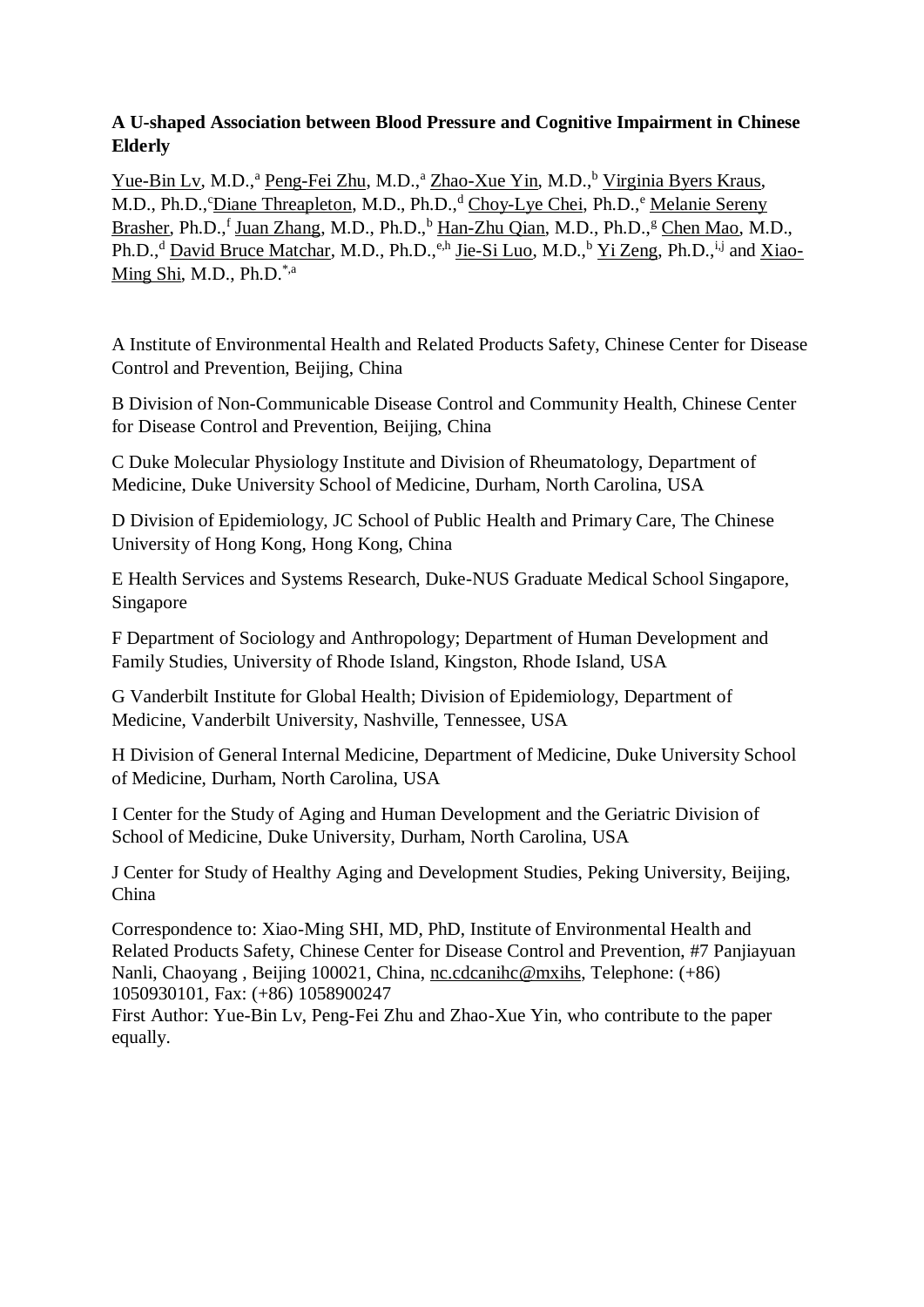#### **Abstract**

#### **Objectives**

Higher or lower blood pressure may relate to cognitive impairment, while the relationship between blood pressure and cognitive impairment among the elderly is not well-studied. The study objective was to determine whether blood pressure is associated with cognitive impairment in the elderly, and, if so, to accurately describe the association.

#### Design

Cross-sectional data from the sixth wave of the Chinese Longitudinal Healthy Longevity Survey (CLHLS) conducted in 2011

Setting

Community-based setting in longevity areas in China

#### Participants

7,144 Chinese elderly aged 65 years and older were included in the sample

#### **Measures**

Systolic blood pressures (SBP) and diastolic blood pressures (DBP) were measured, pulse pressure (PP) was calculated as (SBP)-(DBP) and mean arterial pressures (MAP) was calculated as  $1/3(SBP) + 2/3(DBP)$ . Cognitive function was assessed via a validated Mini-Mental State Examination (MMSE).

#### Results

Based on the results of generalized additive models (GAMs), U-shaped associations were identified between cognitive impairment and SBP, DBP, PP and MAP. The cut-points at which risk for cognitive impairment (MMSE<24) was minimized were determined by quadratic models as 141 mmHg, 85 mmHg, 62 mmHg and 103 mmHg, respectively. In the logistic models, U-shaped associations remained for SBP, DBP, and MAP but not PP. Below the identified cut-points, each 1mmHg decrease in blood pressure corresponded to 0.7%, 1.1%, and 1.1% greater risk in the risk of cognitive impairment, respectively. Above the cutpoints, each 1mmHg increase in blood pressure corresponded to 1.2%, 1.8%, and 2.1% greater risk of cognitive impairment for SBP, DBP and MAP, respectively.

#### Conclusion

A U-shaped association between blood pressure and cognitive function in an elderly Chinese population was found. Recognition of these instances is important identifying the high-risk population for cognitive impairment and to individualize blood pressure management for cognitive impairment prevention.

**Keywords:** blood pressure, hypertension, hypotension, cognitive impairment, curvilinear association, elderly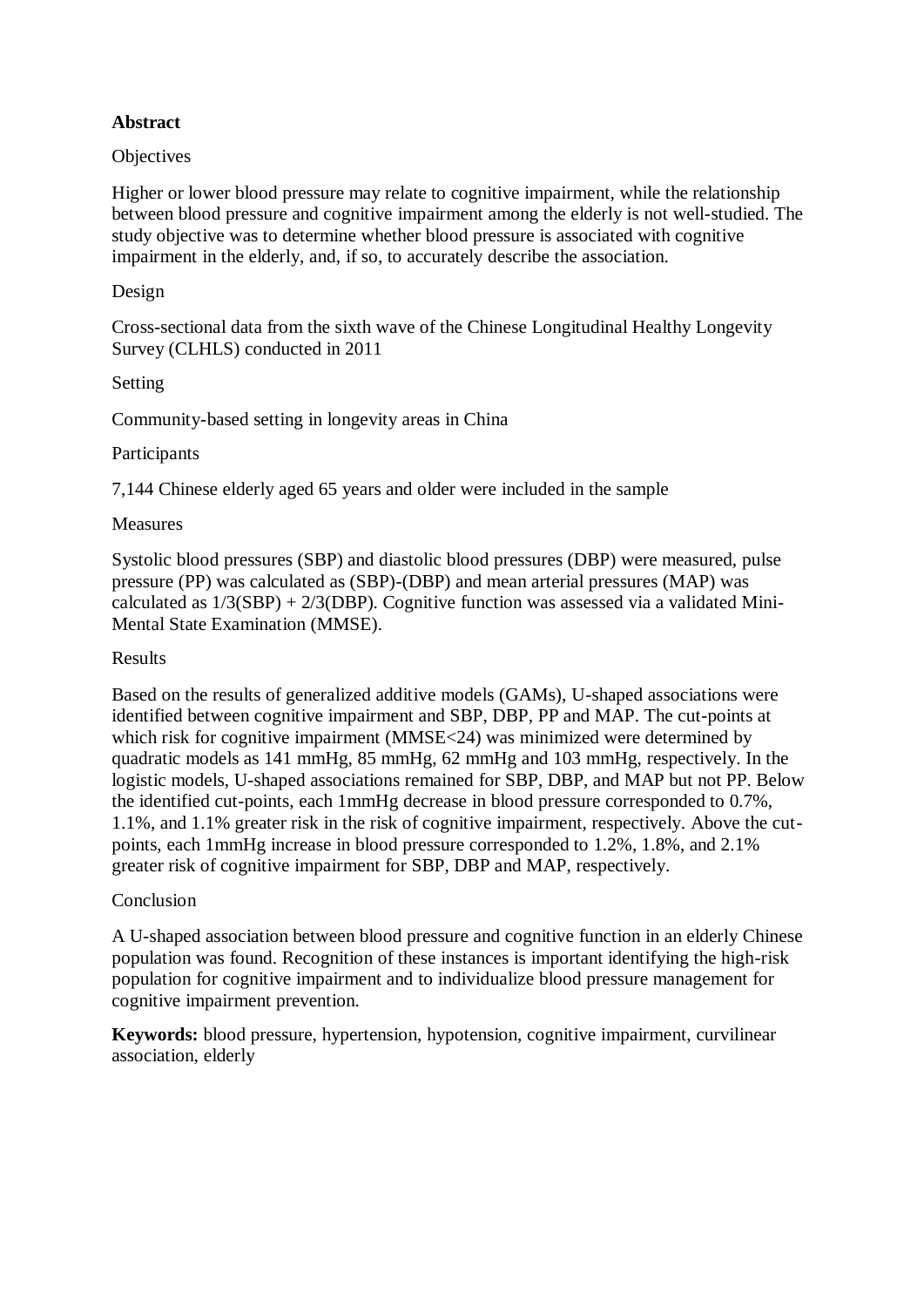#### **Introduction**

Hypertension and hypotension are important risk factors for vascular diseases, which may lead to cognitive impairment due to stroke or chronic cerebral hypoperfusion in the elderly [1]. This suggests that hypertension and hypotension may both be associated with cognitive impairment, a common neurological disorder in the elderly.

In recent years, the link between blood pressure, including systolic blood pressures (SBP) and diastolic blood pressures (DBP), to cognitive function has attracted much attention, but the role of blood pressure in cognitive impairment is still unclear [2–14]. Several studies reported a linear association between elevated blood pressure and increased risk of cognitive impairment or dementia [2, 3], and low blood pressure was related to higher risk of dementia in the elderly [4, 5]. Additionally, antihypertensive medicines have a valuable role in the prevention of dementia or cognitive impairment  $[6, 7]$ , while some studies failed to confirm this association [8, 9].

One proposed explanation for inconsistencies among these studies is that the relationship between blood pressure and cognitive function is nonlinear. Several investigators have demonstrated a U-shaped relationship [10–14] or a J-shaped association between cognitive function and blood pressure [4]. Most related researches use linear model including multivariate regression model [12,15], hierarchical linear model [14,16], mixed-effects regression analyses[11] to examine the possible relations. Few studies use splines to determine presence and type of the curvilinear relationships [17]. None of the curvilinear associations were demonstrated using generalized additive models (GAMs) and quadratic models, whose strengths include the ability to determine the natural shape of the relationship, sensitivity to detect non-linear relationships and identifying the optimal cut-points between dependent and predictor variable(s).

Combined measures such as pulse pressure (PP) or mean arterial pressure (MAP) may be a salient blood pressure index in the elderly[18] as SBP continuously increases and DBP continuously decreases after age 60[19]. Notably, PP and cognitive function have not been extensively studied, with positive associations with cognitive impairment being reported in some [20–23] but not all [24] studies. Some studies suggest that MAP may be a more accurate predictor than other blood pressure indices [25, 26].

It is important to clarify whether blood pressure is associated with cognitive impairment in the elderly, and, if so, to accurately describe the association. In the present study, we investigated the relationship between blood pressure (as measured by SBP, DBP, PP and MAP) and cognitive impairment among Chinese elderly, and the possibility of a linear or curvilinear relationship using GAMs and quadratic models.

#### **Methods**

#### **Study population**

A sample of 7144 elderly aged 65 years and older was included in the sixth wave of the Chinese Longitudinal Healthy Longevity Survey (CLHLS) conducted in 2011. The details of the CLHLS and sample design have been described elsewhere[27,28]. Informed consent was obtained from all participants and/or their relatives, and the study was approved by the Ethics Committee of Peking University.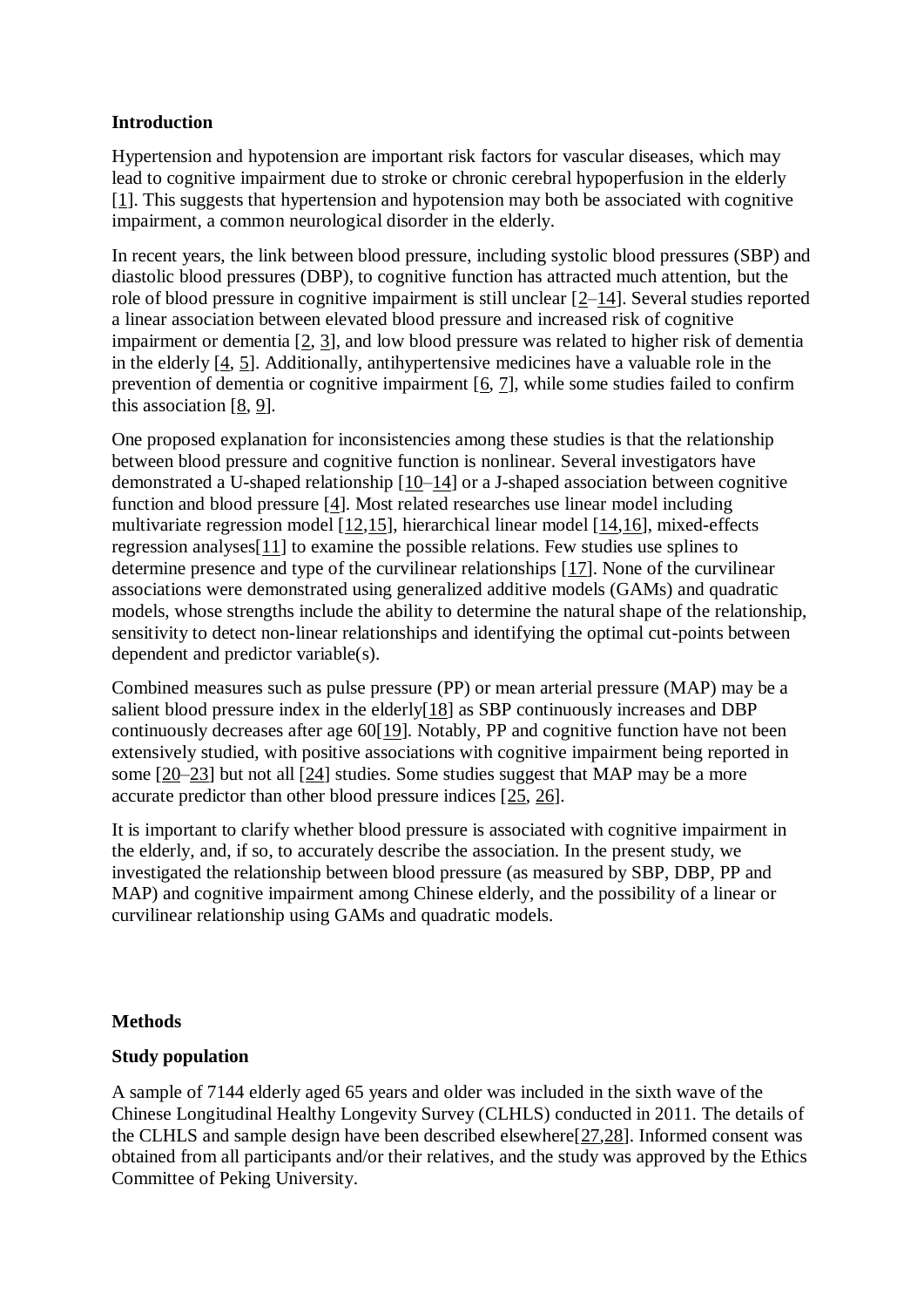#### **Assessment of cognitive function**

Cognitive function was assessed by the Mini-Mental State Examination (MMSE) [29], which has been widely applied in epidemiological studies. Five domains of cognitive function were included, namely orientation, registration, attention, memory, language and visual construction skills [30]. The scores ranged from 0 to 30 points, and cognitive impairment was identified if the MMSE score was less than 24 [31].

#### **Assessment of blood pressure**

After having rested for 5 minutes under supervision of trained research assistants, arterial blood pressure was measured with a mercury sphygmomanometer on the right arm at heart level of the seated subject. In our analysis, the mean value of two blood pressure measurements was calculated and used for further analyses. PP was calculated as (SBP)- (DBP) and MAP was calculated as  $1/3(SBP) + 2/3(DBP)$ . Hypertension was defined as systolic blood pressure ≥140mm Hg and/or diastolic blood pressure ≥90mm Hg.

#### **Assessment of covariates**

Covariates were collected by a structured questionnaire, one part is sociodemographic characteristics including age, sex, educational background and residence; the other part is health characteristics including physical activity, measured waist circumference, and selfreported diabetes mellitus, cardiovascular diseases and stroke and other cerebrovascular diseases. Age and education were two of the most important confounders in the analysis of association between cognitive impairment and blood pressure, and were modeled as continuous variables in years. Residence was categorized as urban or rural. Physical activity was classified into "yes" or "no" by the question "Do you often participate in physical activities, including walking, playing ball, running, and Qigong?". Non-stretchable tape was used to measure waist circumference at a level between the lowest rib and iliac crest. Central obesity was identified if the participant's waist circumference was ≥85cm in men or ≥80cm in women.

#### **Statistical analyses**

Generalized additive models were performed to explore the linear or curvilinear association between SBP, DBP, PP, MAP and odds of having cognitive impairment. GAMs establish a relationship between the mean of a dependent variable and a smoothed (non-parametric) function of the predictor variable(s) via a link function. As GAM analysis suggested Ushaped associations between SBP, DBP, PP, MAP and risk of cognitive impairment on the basis of smoothed curve (Figure 1), quadratic regression was performed predicting risk of cognitive impairment: Pr(Cognitive impairment|Blood pressure) =  $\{1+\exp[-(\alpha+\beta_1(Blood))\}]$ pressure)+  $\beta_2(Blood pressure)^2$ ]}<sup>-1</sup>, with models parameters  $\alpha$ ,  $\beta_1$  and  $\beta_2$  estimated using maximum likelihood methods. If  $\beta_1$  and  $\beta_2$  are both non-zero and statistically significant, then the estimated level of blood pressure at which risk of cognitive impairment is minimized is -  $(\beta_1/2\beta_2)$ . These values are used as cut-points of blood pressure for further analysis. For SBP, DBP, PP and MAP, the  $\beta_1$  were estimated as  $-0.07908$ ,  $-0.10114$ ,  $-0.03585$  and  $-0.13279$ respectively, and the  $\beta_2$  were estimated as 0.00028, 0.00059, 0.00029 and 0.00064 respectively; all p values were less than 0.01. The blood pressure values associated with lowest risk were identified as 141 mm Hg, 85 mm Hg, 62 mm Hg and 103 mm Hg for SBP, DBP, PP and MAP, respectively. For each blood pressure measure, subjects were divided into 4 groups, first based on whether they were above or below the cut-point for that measure, and within these 2 groups whether they were above or below the mean value of that measure. Thus, subjects were first stratified into two groups by cut-points of each blood pressure index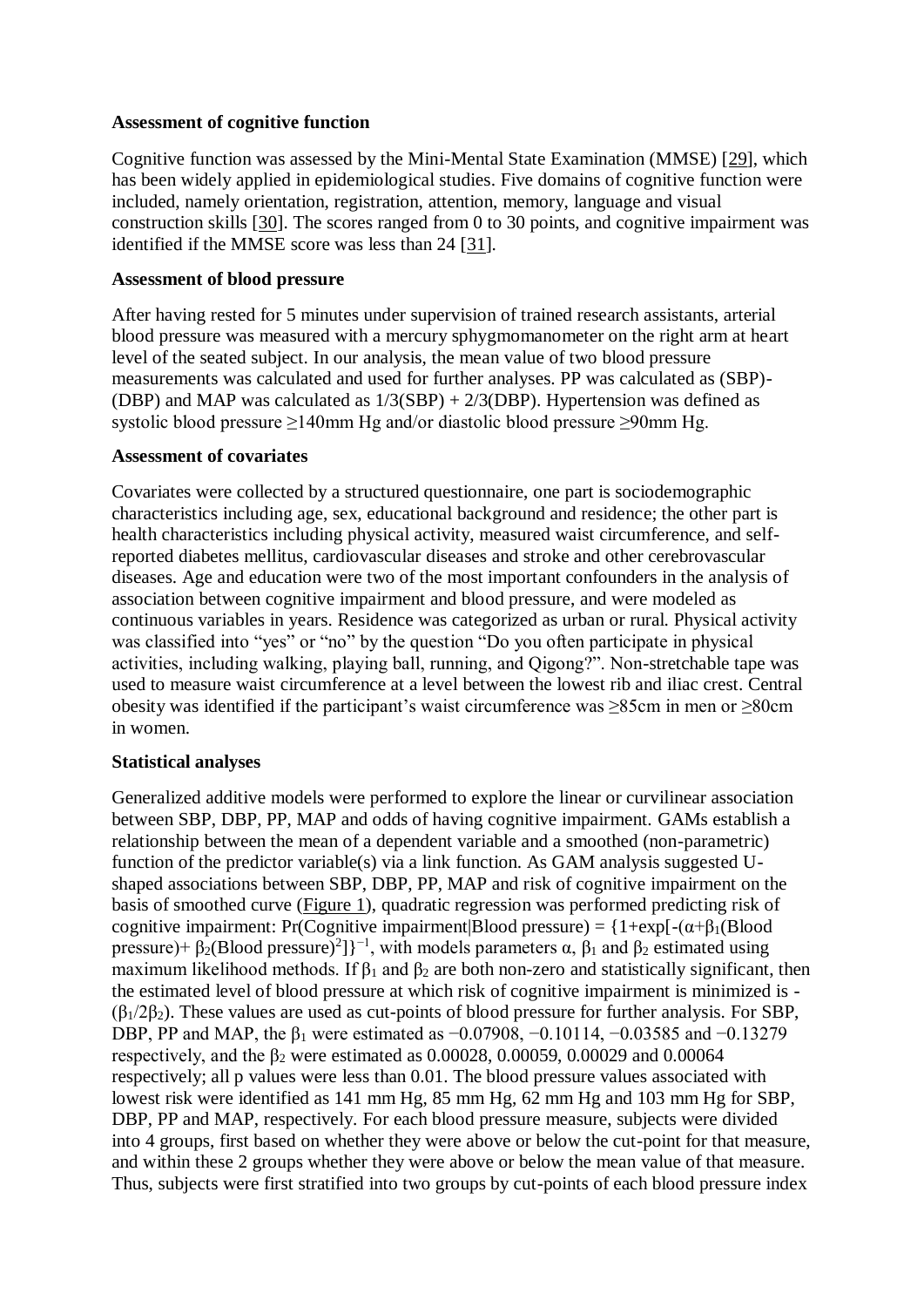(values noted above); subjects in the low group were then divided into two sub-groups (denoted low and medium-low) using medians of each index (127mm Hg, 77 mm Hg, 49 mm Hg, 93 mm Hg for SBP, DBP, PP and MAP, respectively) and subjects in the high group were divided into two sub-groups (denoted high and medium-high) using the medians of each index (155mm Hg, 90 mm Hg, 73 mm Hg, 110 mm Hg for SBP, DBP, PP and MAP respectively).

Then logistic regression models were performed to assess the risk of cognitive impairment with SBP, DBP, PP and MAP as continuous or binary predictor variables below and above the cut-points. In a basic model, we adjusted for demographic variables including age, gender, years of education, and residence, and further adjusted for physical activity, central obesity, diabetes mellitus, cardiovascular diseases, stroke and cerebrovascular diseases in the final model. Odds ratios (ORs) with 95% confidence intervals (CIs) in logistic regression models were presented. SAS 9.2 (SAS Institute Inc., Cary, NC) was used for all analyses.

#### **Description of population**

The age of 7,144 participants ranged from 65 to 115 years, with an average of 87 years; 55% of participants were female. The mean SBP, DBP, PP and MAP were 135.5, 80.1, 55.4 and 98.6 mm Hg, respectively; 42.3% of participants had hypertension (Table 1). The average MMSE score was 21.1, and prevalence of cognitive impairment was 38.5% (27.8% for men and 47.3% for women). The participants who were men, living in urban areas, participating in physical activity, and with cardiovascular diseases were less likely to be cognitively impaired. The participants with type 2 diabetes or stroke and cerebrovascular diseases were more likely to be cognitively impaired (Table 1). The prevalence of hypertension or blood pressure measures was not significantly different in those with and without cognitive impairment.

#### **Associations between blood pressure and cognitive impairment**

The results of GAMs and quadratic models suggested a U-shaped association between SBP, DBP, PP, and MAP and cognitive impairment. Logistic models were consistent with the Ushaped associations between cognitive impairment and SBP, DBP, and MAP; however, such an association was not apparent for PP, regardless of considering PP as a continuous or categorical variable.

#### **SBP and cognitive impairment**

Among the participants whose SBP levels were below the cut-point (141 mm Hg), there was a trend towards significantly decreasing risk of cognitive impairment with increasing levels of SBP; each 1mm Hg lower SBP corresponded to a 1.4% higher risk of cognitive impairment before adjustment (OR, 1.014; 95% CI, 1.009–1.019). The risk attenuation remained significant after adjusting for covariates in the basic and final models, which decreased to 0.8% (OR, 1.008; 95% CI, 1.003–1.014) and 0.7% (OR, 1.007; 95% CI, 1.002– 1.013) respectively (Table 2). Participants whose SBP levels were below the cut-point were stratified into two equal-sized groups, the univariate analysis showed that the low SBP group had higher risk of cognitive impairment compared to medium-low SBP group (OR, 1.25; 95% CI, 1.12–1.41). The multivariate OR (95% CI) reported in the basic model was 1.15 (1.00–1.32) and in the final model was 1.18 (1.02–1.35) (Table 3).

In contrast with findings below the cut-points, the risk of cognitive impairment was greater with each higher unit of SBP among the participants whose SBP levels were above the cutpoints. Each 1mm Hg higher SBP corresponded to a 1.2% greater risk of cognitive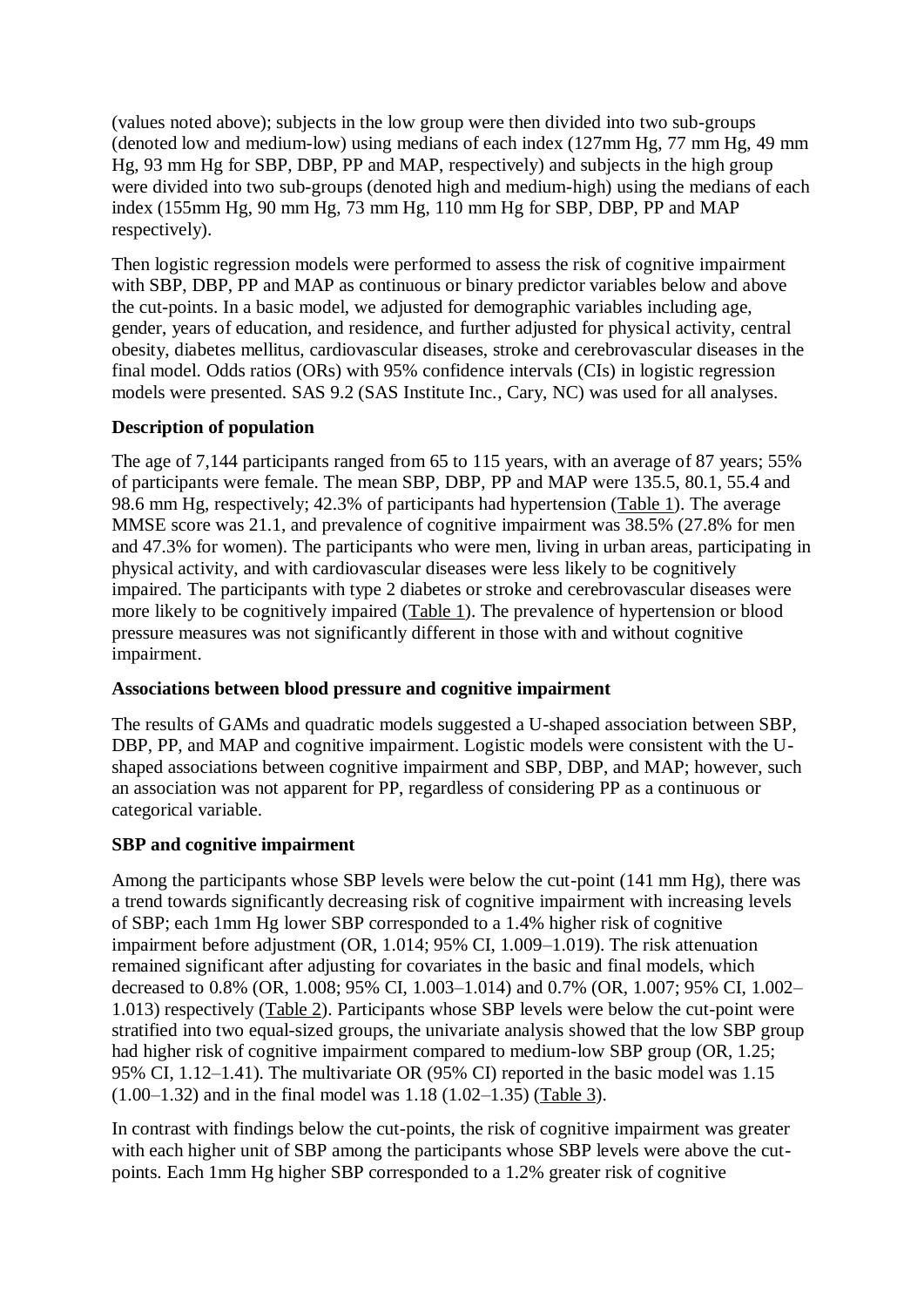impairment in the univariate and multivariate models (Table 2). Compared with medium-high SBP group, participants with high SBP level had a 23% higher risk of cognitive impairment in the final model (OR, 1.23; 95% CI, 1.02–1.49) (Table 3).

#### **DBP and cognitive impairment**

Similar to the relationship seen for SBP, for DBP below the cut-points of 85 mm Hg the increased risk of cognitive impairment was also found with lower DBP, there was a 1.1% greater risk of cognitive impairment with each 1mm Hg lower DBP after full adjustment (OR, 1.011; 95% CI, 1.003–1.020). Compared with medium-low DBP group, participants with low DBP levels had a 33% higher risk of cognitive impairment before adjustment (OR, 1.33; 95% CI, 1.19–1.49), and the association remained after the adjustment.

Above the cut-point of 85 mm Hg, when DBP was taken as a continuous variable, there was a 1.8% greater risk of cognitive impairment with each 1mm Hg increment of DBP before adjustment and full adjustment (Table 2). When higher DBP was stratified into two equal groups, participants with high DBP levels had a 24% higher risk of cognitive impairment compared with medium-high DBP group in the final model (OR, 1.24; 95% CI, 1.02–1.52).

#### **PP and cognitive impairment**

Although we found a U-shaped association between cognitive impairment and PP in the GAMs models (Figure 1), quadratic models and as a continuous variable in the univariate logistic model, it was non-significant based on multivariate logistic regression (Table 2, Table 3).

#### **MAP and cognitive impairment**

As shown in GAMs and in quadratic models, the U-shaped association was confirmed in the logistic regression model, that is, each 1 mm Hg lower MAP corresponded to a 1.1% greater risk in cognitive impairment below the cut-points of 103 mm Hg, and each 1 mm Hg higher MAP corresponded to a 2.1% greater risk in cognitive impairment above the cut-points of 103 mm Hg (Table 2). Poorer cognitive performance was found in those with low MAP level compared to those with medium-low MAP level, and in those with high MAP level compared to those with medium-high MAP level (Table 3)

#### **Discussion**

## **U-shaped association between blood pressure and cognitive impairment**

In this cross-sectional study of 7144 Chinese elderly aged 65 years and older, we observed Ushaped associations between blood pressure (SBP, DBP, and MAP) and cognitive impairment, with extremes of blood pressures associated with poorer cognitive performance after controlling for demographic, lifestyle and biological confounding factors. This association was less evident for PP as the U-shaped relationship identified in the GAMs, quadratic models and univariate logistic models, Previous studies have provided inconsistent results, indicating linear, J-shaped or no association [2–9]. Notably, one proposed explanation was that linear function based on experience rather than the natural shape between blood pressure and cognitive impairment may not adequately describe the association.

Several previous reports are consistent with our finding of a U-shaped association of blood pressure with cognitive impairment or dementia [10–14]. In a cross-sectional study conducted in a biracial community, the highest cognitive function scores were found in the elderly aged 65 and older whose SBP was at the mean of 140 mm Hg, or in the persons whose DBP was at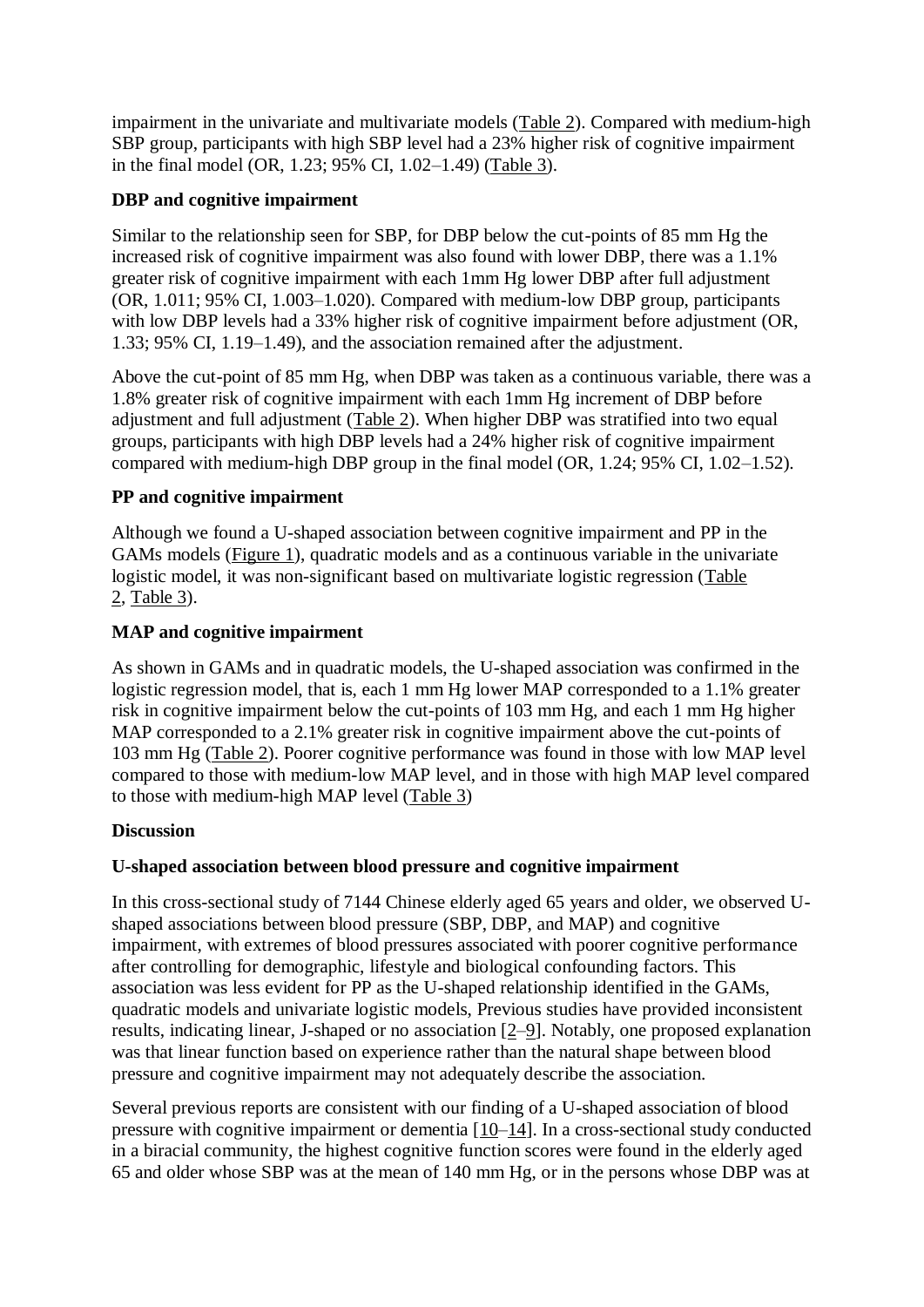the mean of 77 mm Hg [10]. Similarly, this phenomenon was also confirmed in a 9-year longitudinal study in which a U-shaped association with higher risk of cognitive impairment among individuals with higher ( $>160$  mm Hg) and lower SBP ( $\leq 130$  mm Hg), as well as higher DBP (≥80mm Hg) and lower DBP (<70mm Hg) [12]. This was somewhat consistent for the very elderly, aged 75 and older, where SBP was significantly associated with MMSE in a U-shaped fashion and there was also a linear relationship with PP but no association with DBP [13]. What is distinctive in the current study is that it includes a large sample of the very elderly, and applies GAMs and the quadratic models identify cut-points that more naturally describe the shape of the relationship between blood pressure and cognitive impairment.

High PP in older adults is recognized as a marker of increased artery stiffness and widespread atherosclerosis [32], and may lead to decreased perfusion of the cerebral white matter and ultimately increase the risk for cognitive impairment as seen in some previous studies [21– 23]. A U-shaped association between PP and cognitive impairment found in a previous study [20], was also found in GAMs, quadratic models and univariate logistic models, but not confirmed when logistic models were further performed in our study.

It has been speculated that low or high blood pressure may be an early manifestation of the same pathological changes that lead to cognitive impairment, that is, damage to the brain regions that regulate blood pressure [33]. The association between blood pressure and cognitive impairment is problematic, and may be an effect of intermediate confounding factors affecting both blood pressure and cognitive performance such as weight loss and dietary change [34,35], or an effect of shared risk factors such as psychological stress and oxidative stress [36–38]. Another hypothesis is the healthy survivor bias. Probably, some people whose blood pressure was too low or too high had died before aged 65 years due to a window of susceptibility to related diseases (such as hemorrhagic or ischemic stroke) in middle age, thus, the elderly in our study were a selected middle blood pressure population whose health status was better, including a better cognitive performance.

Notably, the explanations and mechanisms of how both higher blood pressure and lower blood pressure impairs cognitive function are likely to be different.

#### **High blood pressure was associated with cognitive impairment**

The association between hypertension and cognitive performance may be atherosclerosis, cerebral hypoperfusion and white matter lesions [39–43]. Hypertension is a powerful risk factor for atherosclerosis throughout the arterial tree [40], which leads to redistribution of blood flow and further decrease in cerebral perfusion [41]. This phenomenon has been shown to be exceedingly important for cerebral metabolism and cognition [42]. Additionally, studies have indicated relationships between abnormalities of the white matter and hypertension [43], and such white matter lesions are frequently associated with cognitive impairment [42].

Abnormalities of the renin angiotensin system have also been involved in the pathogenesis of both hypertension and cognitive impairment. Also, in recent years antihypertensive drugs have been used in the treatment and prevention of Alzheimer's disease via the reninangiotensin system [44]. It is also hypothesized that hypoperfusion-hypoxia might accelerate cognitive impairment through inducing expression of vasoactive mediators such as nitric oxide, hypoxia-inducible-factor-1 $\alpha$ , and vascular endothelial growth factor [[45\]](https://www.ncbi.nlm.nih.gov/pmc/articles/PMC5294228/#R45).

#### **Low blood pressure was associated with cognitive impairment**

For obvious reasons, low blood pressure can cause cerebral hypoperfusion [46]. It had also been argued that decline in blood pressure may reduce the velocity of cerebral blood flow,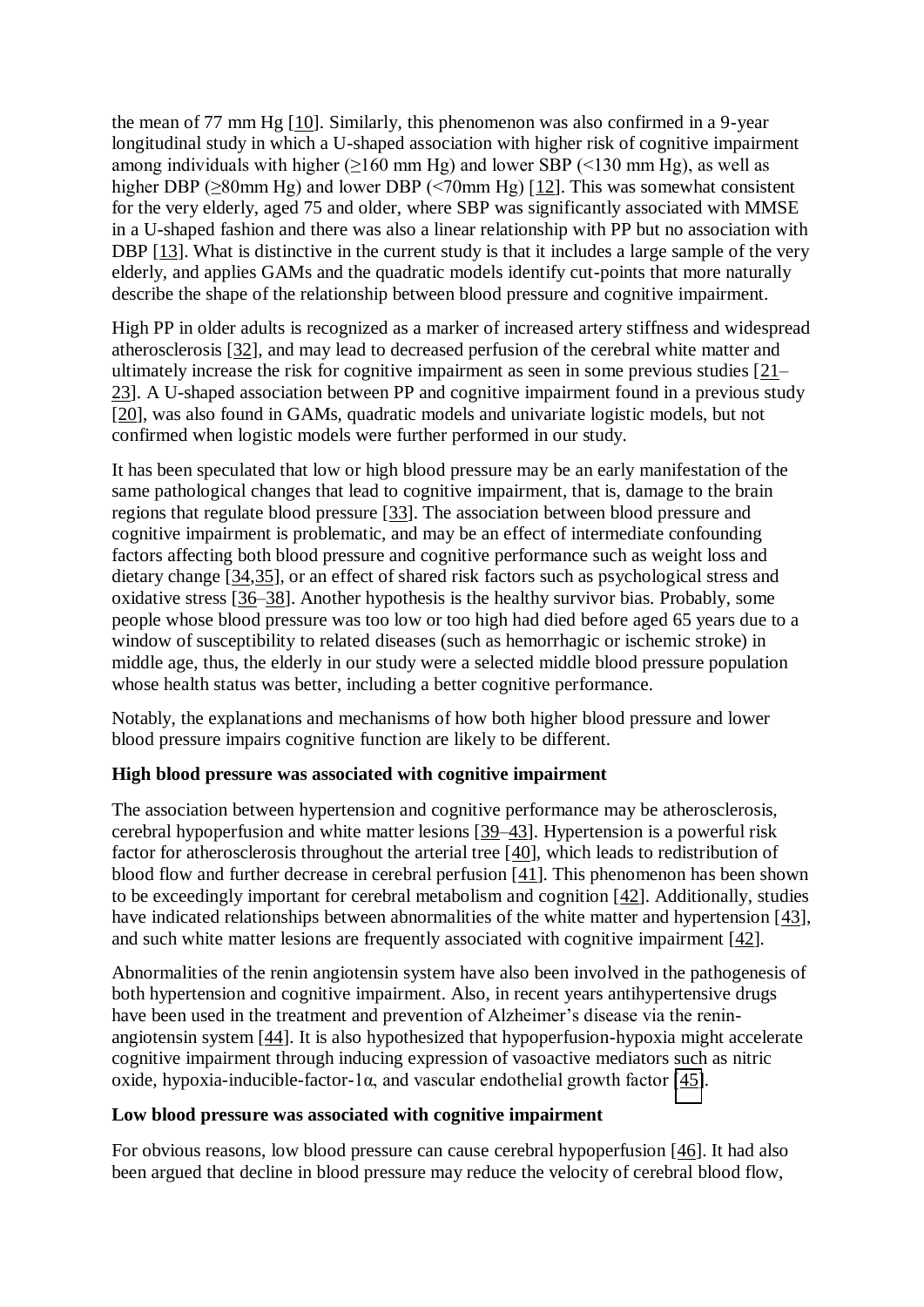which can further cause damage to neural tissue and add to the pathological mechanisms of cognitive impairment. Reduced cerebral blood flow has been found both in individuals with dementia and in those showing early signs of dementia [46, 47]. Furthermore, it has been proposed that severe atherosclerosis resulting from long-standing low blood pressure in midlife and later-life may lead to cerebral hypoperfusion, which may be two biological pathways [48]. The review by Duschek and colleagues suggested the mechanisms of hypotension for reducing cognitive performance include diminished cortical activity, deficient regulation of cerebral blood flow in persons with low blood pressure, and insufficient adjustment of blood flow to cognitive requirements [49]. However, most studies focus on possible mechanisms of cognitive impairment caused by low blood pressure; we haven't found related researches on the mechanism of lower blood pressure within the normotensive range.

## **Limitations**

Our study has several limitations. First, it is not possible to assess the direction of the association since both exposure and outcome are assessed simultaneously. Second, the blood pressure measurement took place at a single visit and missing data on use of antihypertensive medications may diminish the data accuracy. Third, our findings may not be applicable to younger populations because CLHLS over-sampled the oldest-old and dynamics of blood pressure changes with age. Finally, weight loss and dietary change, psychological stress and an oxidative stress may be confounding factors, but they were not measured and controlled in this study.

#### **Conclusions**

Our results suggest a U-shaped association between blood pressure (including SBP, DBP, MAP) and cognitive functions, that is, both higher and lower levels of blood pressure were associated with higher risk of cognitive impairment, which may have several implications for clinical practice and cognitive impairment prevention. First, both lower and higher blood pressure may be used to identify the high-risk population for cognitive impairment. Furthermore, it may point to the need to individualize blood pressure management for cognitive impairment prevention, that is, we should not only address blood pressure-lowering therapy in elderly with hypertension, but may also focus on raising blood pressure in elderly with relatively lower blood pressure. Future prospective longitudinal studies with blood pressure monitoring and extensive cognitive testing are needed to confirm the association we found in this study.

#### **Acknowledgements**

The authors thank the staff of local county Centers for Disease control and Prevention in the study sites for collecting study data, and thank study participants.

## **Funding**

This work was supported by the National Natural Science Foundation of China (grants 71110107025, 81273160 and 81573247) the National Institute of Health/National Institute of Aging (grant number RO1AG023627), the Claude D. Pepper Older Americans Independence Centers (grant number 5P30 AG028716 from NIA), and Singapore Translational Research Investigator Award grant from the National Medical Research Council.

#### **Conflicts of Interest:** None.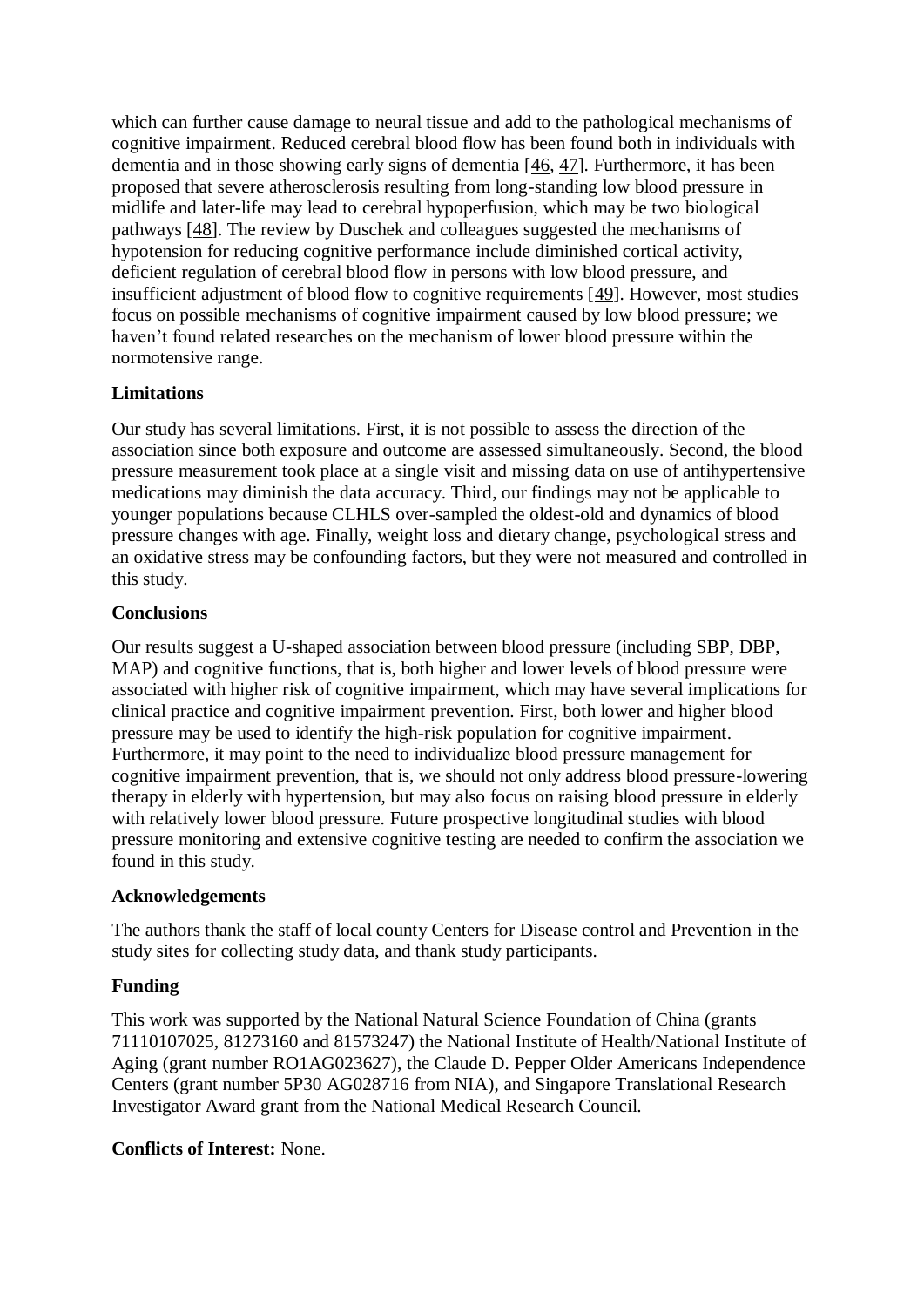**Ethical Approval:** Informed consent was obtained from all participants and/or their relatives, and the study was approved by the Ethics Committee of Peking University.

#### References

1. Abete P, Della-Morte D, Gargiulo G, et al. Cognitive impairment and cardiovascular diseases in the elderly. A heart-brain continuum hypothesis. Ageing Res Rev. 2014;18:41– 52.

2. Gottesman RF, Schneider AL, Albert M, et al. Midlife hypertension and 20-year cognitive change: the atherosclerosis risk in communities neurocognitive study. JAMA Neurol. 2014;71:1218–1227.

3. Skoog I, Lernfelt B, Landahl S, et al. 15-year longitudinal study of blood pressure and dementia. Lancet. 1996;347:1141–1145.

4. Paran E, Anson O, Reuveni H. Blood pressure and cognitive functioning among independent elderly. Am J Hypertens. 2003;16:818–826.

5. Molander L, Gustafson Y, Lövheim H. Longitudinal associations between blood pressure and dementia in the very old. Dement Geriatr Cogn Disord. 2010;30:269–276.

6. Gelber RP, Ross GW, Petrovitch H, Masaki KH, Launer LJ, White LR. Antihypertensive medication use and risk of cognitive impairment: the Honolulu-Asia Aging Study. Neurology. 2013;81:888–895.

7. Anderson C, Teo K, Gao P, et al. Renin-angiotensin system blockade and cognitive function in patients at high risk of cardiovascular disease: Analysis of data from the ONTARGET and TRANSCEND studies. Lancet Neurol. 2011;10:43–53.

8. Morris MC, Scherr PA, Hebert LE, Glynn RJ, Bennett DA, Evans DA. Association of incident Alzheimer disease and blood pressure measured from 13 years before to 2 years after diagnosis in a large community study. JAMA Neurol. 2001;58:1640–1646.

9. Posner HB, Tang MX, Luchsinger J, Lantigua R, Stern Y, Mayeux R. The relationship of hypertension in the elderly to AD, vascular dementia, and cognitive function. Neurology. 2002;58:1175–1181.

10. Morris MC, Scherr PA, Hebert LE, et al. Association between Blood Pressure and Cognitive Function in a Biracial Community Population of Older Persons. Neuroepidemiology. 2002;21:123–130.

11. Waldstein SR, Giggey PP, Thayer JF, Zonderman AB. Nonlinear relations of blood pressure to cognitive function: the Baltimore Longitudinal Study of Aging. Hypertension. 2005;45:374–379.

12. Glynn RJ, Beckett LA, Hebert LE, Morris MC, Scherr PA, Evans DA. Current and remote blood pressure and cognitive decline. JAMA. 1999;281:438–445.

13. Molander L, Gustafson Y, Lövheim H. Low blood pressure is associated with cognitive impairment in very old people. Dement Geriatr Cogn Disord. 2010;29:335–341.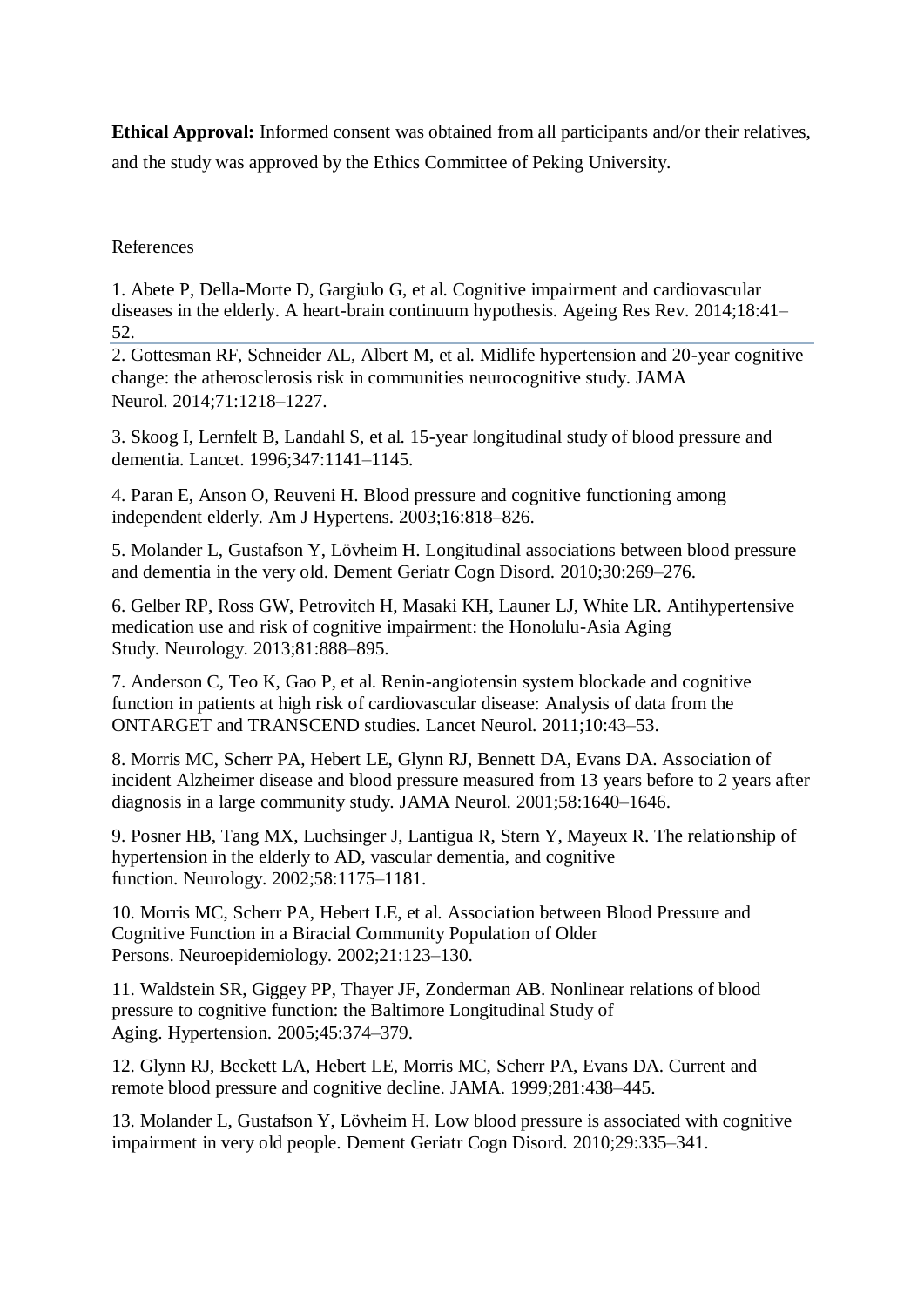14. Thorvaldsson V, Skoog I, Hofer SM, et al. Nonlinear Blood Pressure Effects on Cognition in Old Age: Separating Between-Person and Within-Person Associations. Psychol Aging. 2011;27:375–383.

15. Waldstein SR, Katzel LI. Interactive relations of central versus total obesity and blood pressure to cognitive function. Int J Obes (Lond) 2006;30:201–207.

16. Gunstad J, Keary TA, Spitznagel MB, et al. Blood pressure and cognitive function in older adults with cardiovascular disease. Int J Neurosci. 2009;119:2228–2242.

17. Bohannon AD, Fillenbaum GG, Pieper CF, Hanlon JT, Blazer DG. Relationship of race/ethnicity and blood pressure to change in cognitive function. J Am Geriatr Soc. 2002;50:424–429.

18. Franklin SS, Khan SA, Wong ND, Larson MG, Levy D. Is pulse pressure useful in predicting risk for coronary heart Disease? The Framingham heart study. Circulation. 1999;100:354–360.

19. Franklin SS, Gustin W, Wong ND, et al. Hemodynamic patterns of age-related changes in blood pressure. The Framingham Heart Study. Circulation. 1997;96:308–315.

20. Qiu C, Winblad B, Viitanen M, Fratiglioni L. Pulse pressure and risk of Alzheimer disease in persons aged 75 years and older: a community-based, longitudinal study. Stroke. 2003;34:594–599.

21. Obisesan TO, Obisesan OA, Martins S, et al. High Blood Pressure, Hypertension, and High Pulse Pressure Are Associated with Poorer Cognitive Function in Persons Aged 60 and Older: The Third National Health and Nutrition Examination Survey. J Am Geriatr Soc. 2008;56:501–509.

22. Waldstein SR, Rice SC, Thayer JF, Najjar SS, Scuteri A, Zonderman AB. Pulse pressure and pulse wave velocity are related to cognitive decline in the Baltimore Longitudinal Study of Aging. Hypertension. 2008;51:99–104

23. Leea AY, Jeonga SH, Choib BH, Sohna EH, Chuic H. Pulse pressure correlates with leukoaraiosis in Alzheimer disease. Arch Gerontol. Geriatr. 2006;42:157–166.

24. Freitag MH, Peila R, Masaki K, et al. Midlife pulse pressure and incidence of dementia: the Honolulu-Asia Aging Study. Stroke. 2006;37:33–37.

25. Sesso HD, Stampfer MJ, Rosner B, et al. Systolic and diastolic blood pressure, pulse pressure, and mean arterial pressure as predictors of cardiovascular disease risk in Men. Hypertension. 2000;36:801–807.

26. Avanzini F, Alli C, Boccanelli A, et al. High pulse pressure and low mean arterial pressure: two predictors of death after a myocardial infarction. J Hypertens. 2006;24:2377– 2385.

27. Zeng Y. Towards deeper research and better policy for healthy aging --using the unique data of Chinese longitudinal healthy longevity survey. China Economic J. 2012;5:131–149.

28. Yin Z, Shi X, Kraus VB, et al. Gender-dependent association of body mass index and waist circumference with disability in the chinese oldest old. Obesity. 2014;22:1918–1925.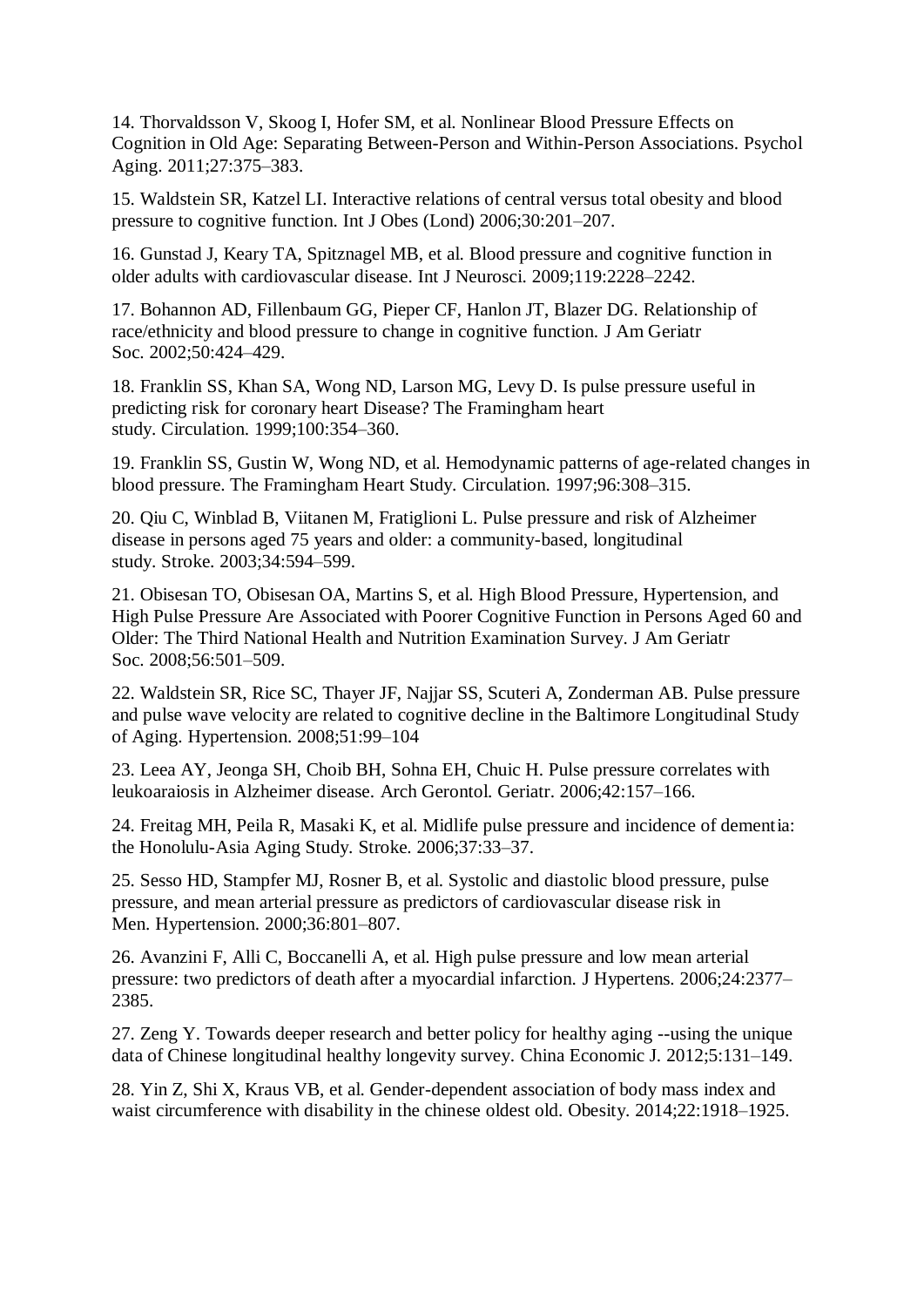29. Katzman R, Zhang M, Ouang-Ya-Qu, et al. A Chinese version of the mini-mental state examination; Impact of illiteracy in a Shanghai dementia survey. J Clin. Epidemiol. 1988;41:971–978.

30. Moore DJ, Palmer BW, Jeste DV. Use of the Mini-Mental State Exam in Middle-Aged and Older Outpatients With Schizophrenia : Cognitive Impairment and Its Associations. Am J Geriatr Psychiatry. 2004;12:412–419.

31. Tombaugh TN, Mcintyre NJ. The mini-mental state examination: a comprehensive review. J Am Geriatr Soc. 1992;40:922–935

32. Mitchell GF, Vasan RS, Keyes MJ, et al. Pulse pressure and risk of new-onset atrial fibrillation. JAMA. 2007;297:709–715.

33. Burke WJ, Coronado PG, Schmitt CA, Gillespie KM, Chung HD. Blood pressure regulation in alzheimer's disease. J Auton Nerv Syst. 1994;48:65–71.

34. Gale CR, Martyn CN, Cooper C. Cognitive impairment and mortality in a cohort of elderly people. BMJ. 1996;312:608–611.

35. White H, Pieper C, Schmader K, Fillenbaum G. Weight Change in Alzheimer's Disease. J Am Geriatr Soc. 1996;44:265–272.

36. Carroll D, Phillips AC, Der G, Hunt K, Benzeval M. Blood pressure reactions to acute mental stress and future blood pressure status: data from the 12-year follow-up of the West of Scotland Study. Psychosom Med. 2011;73:737–742.

37. Marin MF, Lord C, Andrews J, et al. Chronic stress, cognitive functioning and mental health. Neurobiol Learn Mem. 2011;96:583–595.

38. Kim HA, Miller AA, Drummond GR, et al. Vascular cognitive impairment and Alzheimer's disease: role of cerebral hypoperfusion and oxidative stress. Naunyn Schmiedebergs Arch Pharmacol. 2012;385:953–959.

39. Bos D, Vernooij MW, de Bruijn RF, et al. Atherosclerotic calcification is related to a higher risk of dementia and cognitive decline. Alzheimers Dement. 2014;11:639–647. e631.

40. Arnett DK, Boland LL, Evans GW, et al. Hypertension and arterial stiffness: the atherosclerosis risk in communities study. Am J Hypertens. 2000;13:317–323.

41. de la Torre JC, Stefano GB. Evidence that Alzheimer's disease is a microvascular disorder: the role of constitutive nitric oxide. Brain Res Brain Res Rev. 2000;34:119–136.

42. Gurol ME. Cerebral hypoperfusion and white matter disease in healthy elderly and patients with Alzheimer's disease. Eur J Neurol. 2013;20:214–215.

43. Verhaaren BF, Vernooij MW, Renske B, et al. High Blood Pressure and Cerebral White Matter Lesion Progression in the General Population. Hypertension. 2013;61:1354–1359.

44. Kehoe PG, Wilcock GK. Is inhibition of the renin-angiotensin system a new treatment option for Alzheimer's disease? Lancet Neurol. 2007;6:373–378.

45. Takeda S, Sato N, Ogihara T, Morishita R. The renin-angiotensin system, hypertension and cognitive dysfunction in Alzheimer's disease: new therapeutic potential. Front Biosci. 2008;13:2253–2265.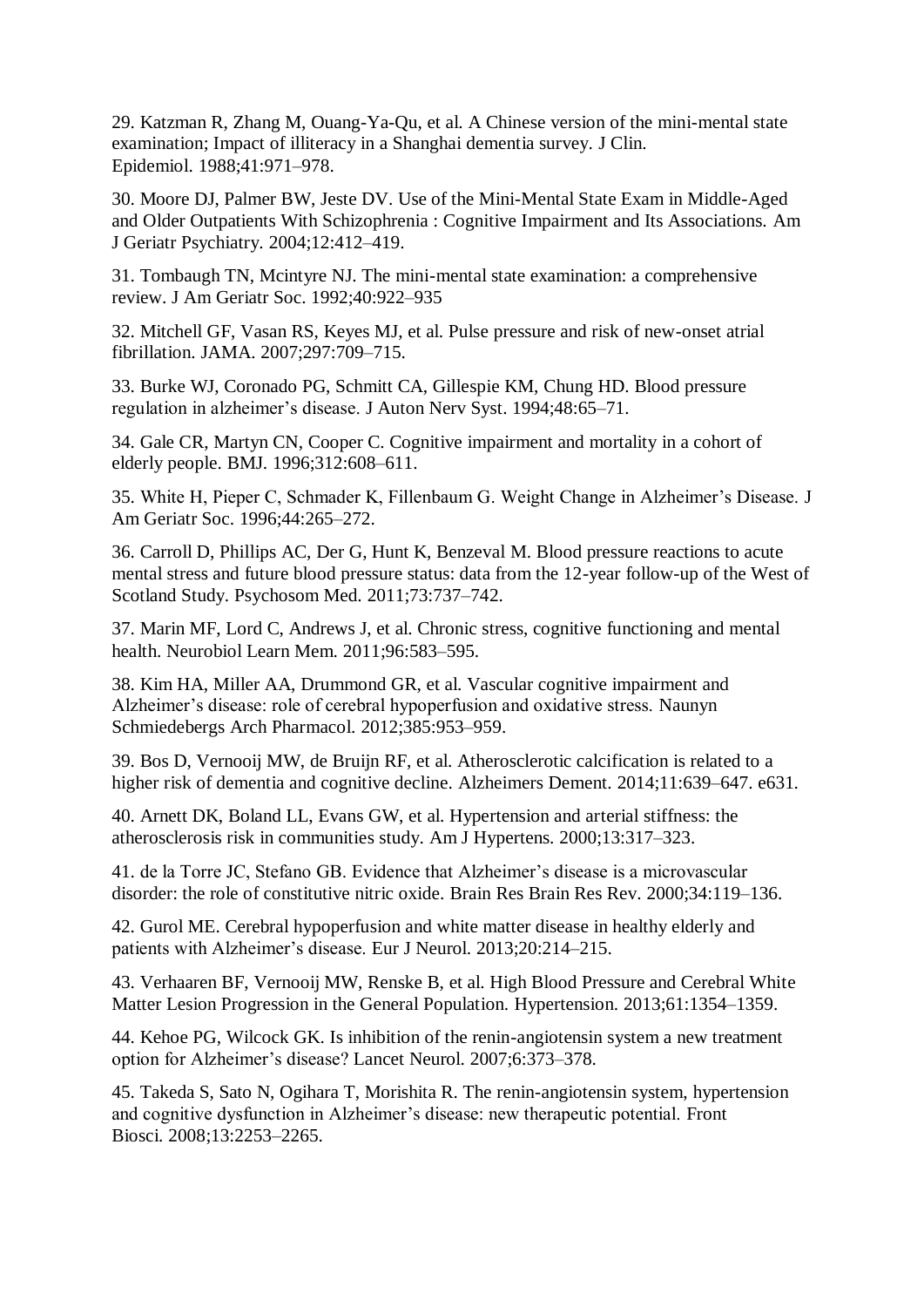46. Kalback W, Esh C, Castaño EM, et al. Atherosclerosis, vascular amyloidosis and brain hypoperfusion in the pathogenesis of sporadic Alzheimer's disease. Neurol Res. 2004;26(5):525–539

47. Launer LJ, Masaki K, Petrovitch H, Foley D, Havlik RJ. The association between midlife blood pressure levels and late-life cognitive function. The Honolulu-Asia Aging Study. JAMA. 1995;274:1846–1851.

48. Qiu C, Winblad B, Fratiglioni L. The age-dependent relation of blood pressure to cognitive function and dementia. Lancet Neurol. 2005;4:487–499.

49. Duschek S, Schandry R. Reduced brain perfusion and cognitive performance due to constitutional hypotension. Clin Auton Res. 2007;17:69–76.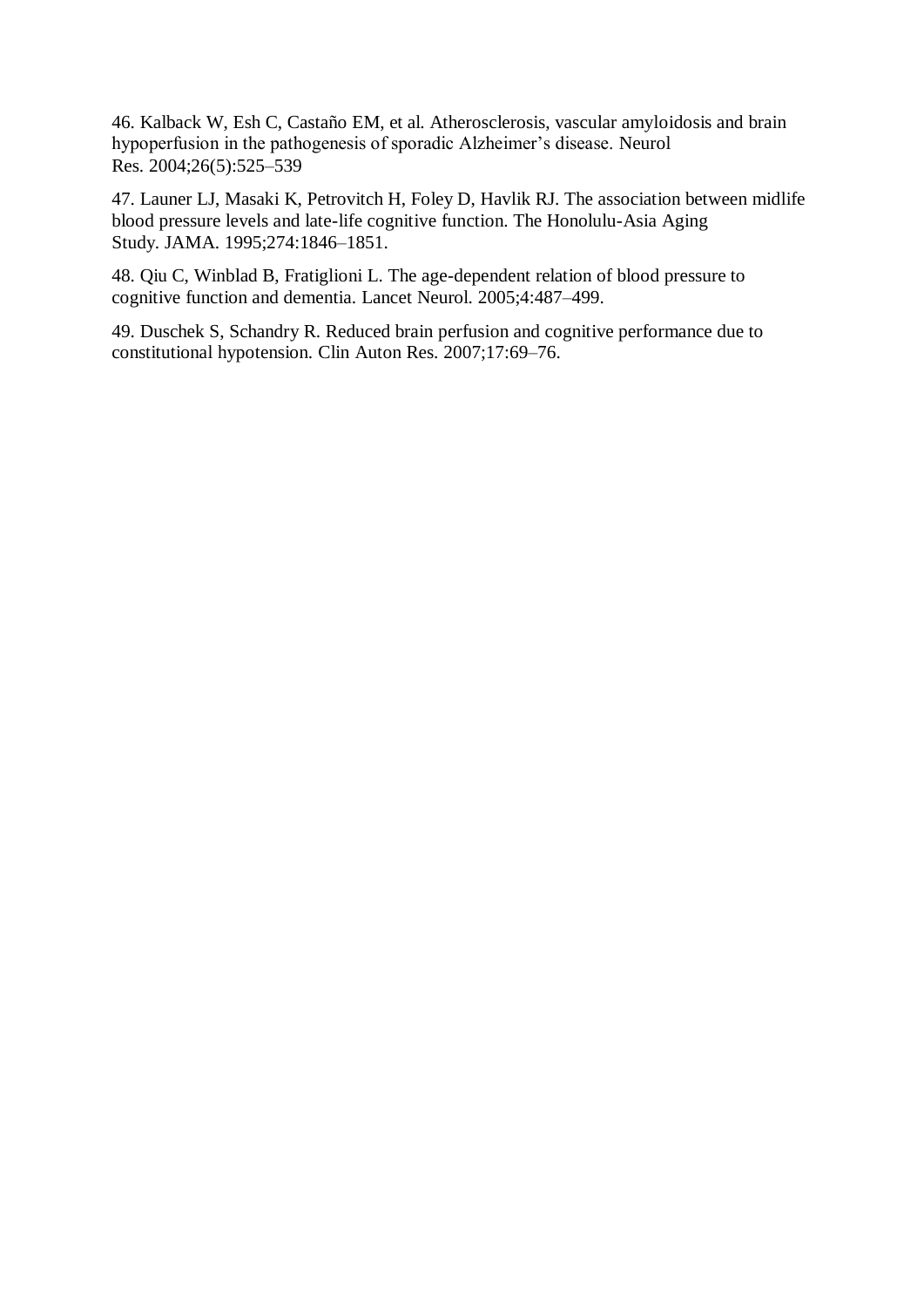#### Table 1

| Factors*                               | Normal<br>cognition<br>$n=4393$ | Cognitive<br>impairment<br>$n=2751$ | Total<br>$n=7144$ | P-value  |
|----------------------------------------|---------------------------------|-------------------------------------|-------------------|----------|
| <b>MMSE</b>                            | 26.8(2.3)                       | 9.2(6.7)                            | 21.1(10.9)        | < 0.0001 |
| Age (year)                             | 83.3(9.7)                       | 93.2(9.7)                           | 87.1(10.9)        | < 0.0001 |
| Gender                                 |                                 |                                     |                   |          |
| Male                                   | 2335(46.9)                      | 900(32.7)                           | 3235(45.3)        | < 0.0001 |
| Female                                 | 2058(53.1)                      | 1851(67.3)                          | 3909(54.7)        |          |
| Residence                              |                                 |                                     |                   |          |
| Urban                                  | 2226(59.8)                      | 1464(53.2)                          | 4430(57.2)        | < 0.0001 |
| Rural                                  | 1787(40.2)                      | 1287(46.8)                          | 3054(42.8)        |          |
| Education (year)                       | 3.2(3.0)                        | 1.1(2.5)                            | 2.4(3.6)          | < 0.0001 |
| Physically active                      | 2100(48.0)                      | 671(24.5)                           | 2771(39.0)        | < 0.0001 |
| Good visual function                   | 3749(85.3)                      | 1577(57.3)                          | 5326(74.6)        | < 0.0001 |
| Central obesity                        | 2198(50.0)                      | 1102(40.1)                          | 3300(46.2)        | < 0.0001 |
| Diabetes mellitus                      | 248(5.9)                        | 92(3.7)                             | 340(5.1)          | < 0.0001 |
| Cardiovascular diseases                | 653(15.5)                       | 324(12.8)                           | 977(14.5)         | 0.0024   |
| Stroke and cerebrovascular<br>diseases | 332(7.9)                        | 265(10.4)                           | 597(8.8)          | 0.0004   |
| Systolic blood pressure<br>(mmHg)      | 135.7(19.4)                     | 135.2(22.0)                         | 135.5(20.4)       | 0.3055   |
| Diastolic blood pressure<br>(mmHg)     | 80.3(11.2)                      | 79.8(12.9)                          | 80.1(11.9)        | 0.1302   |
| Pulse pressure (mmHg)                  | 55.4(15.9)                      | 55.4(17.5)                          | 55.4(16.6)        | 0.8600   |
| Mean arterial<br>pressure(mmHg)        | 98.8(12.3)                      | 98.3(14.3)                          | 98.6(13.1)        | 0.1494   |
| Hypertension                           | 1859(42.3)                      | 1162(42.2)                          | 3021(42.3)        | 0.9481   |

\*Dichotomous variables listed as n (%), including gender, current smoking practice, alcohol drinking habits, central obesity, diabetes, cardiovascular diseases, stroke and cerebrovascular diseases, hypertension, were compared between two cognitive status groups using Chi-square tests; Continuous variables listed as mean (standard deviation), including age, education, SBP, DBP, PP, MAP, were comparted between two groups using Student's T tests or Cochran-Cox tests. MMSE, Mini Mental State Examination.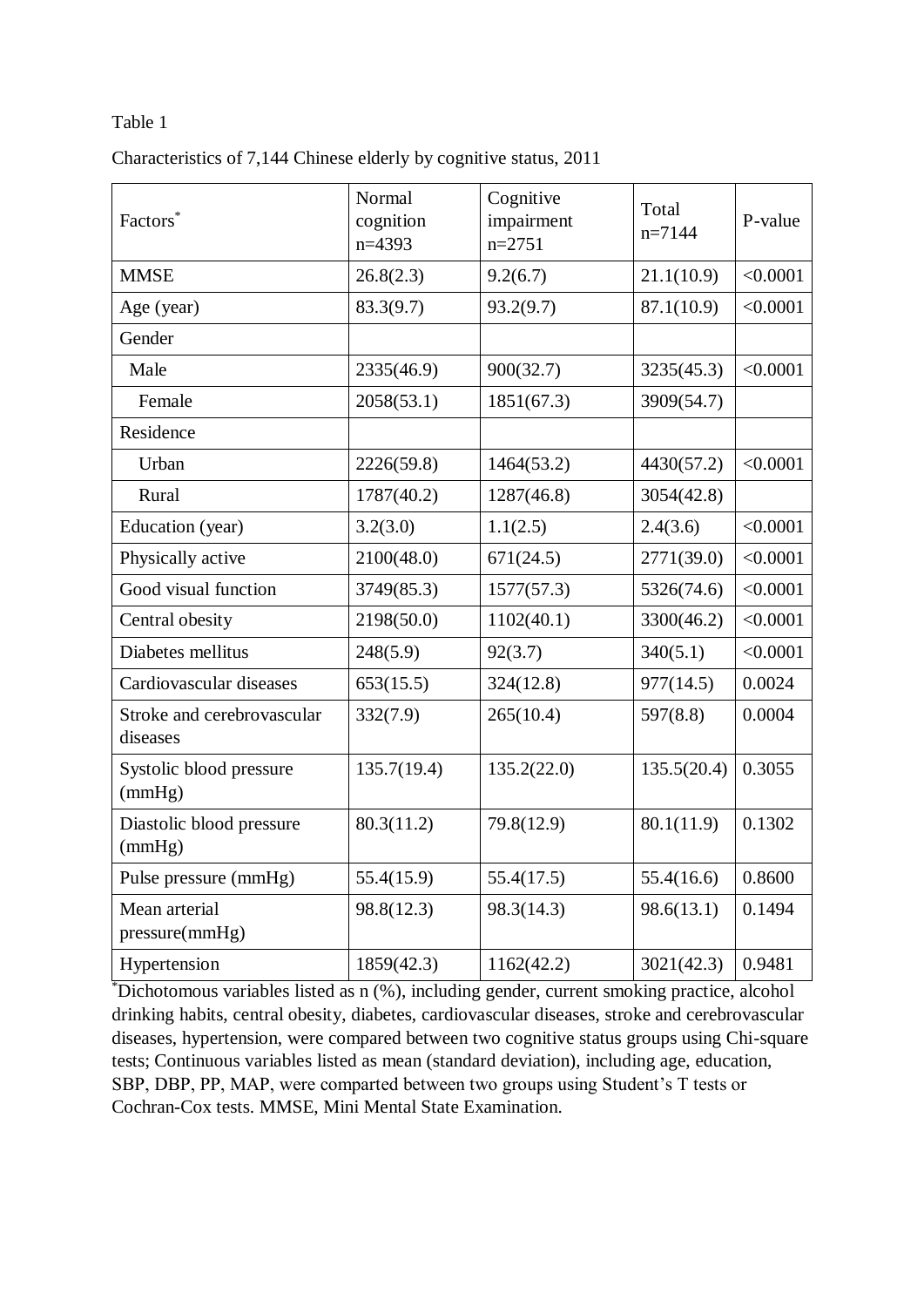#### Table 2

| Logistic odds ratio (95% Confidence Intervals) for cognitive impairment and continuous |
|----------------------------------------------------------------------------------------|
| measures of blood pressure among Chinese elderly.                                      |

| <b>Variables</b>                                                          | Unadjusted                              | Basic model <sup>‡</sup>                 | <b>Final model</b> <sup>§</sup>          |
|---------------------------------------------------------------------------|-----------------------------------------|------------------------------------------|------------------------------------------|
| Each 1mmHg lower in<br>participants with SBP<br>$<$ 141 $mmHg$ (n=4733)   | 1.014(1.009-<br>$1.019$ <sup>†</sup>    | $1.008(1.003 -$<br>$1.014$ <sup>†</sup>  | $1.007(1.002 -$<br>$1.013)$ <sup>†</sup> |
| Each 1mmHg higher in<br>participants with SBP<br>$\geq 141$ mmHg (n=2411) | $1.012(1.006 -$<br>$1.017$ <sup>†</sup> | 1.010(1.004-<br>$1.017$ <sup>†</sup>     | $1.012(1.005 -$<br>$1.019$ <sup>†</sup>  |
| Each 1mmHg lowerin<br>participants with<br>DBP<85mmHg (n=5180)            | $1.023(1.015-$<br>$1.030$ <sup>†</sup>  | $1.011(1.003-$<br>$1.019)$ <sup>†</sup>  | $1.011(1.003-$<br>$1.020$ <sup>*</sup>   |
| Each 1mmHg higherin<br>participants with DBP<br>$\geq 85$ mmHg (n=1964)   | $1.018(1.007 -$<br>$1.028$ <sup>†</sup> | 1.021(1.009-<br>$1.033)$ <sup>†</sup>    | $1.018(1.006 -$<br>$1.030$ <sup>†</sup>  |
| Each 1mmHg lower in<br>participants with<br>$PP < 62$ mmHg (n=5111)       | $1.013(1.007 -$<br>$1.20$ <sup>†</sup>  | $1.008(1.001 -$<br>$1.015$ <sup>*</sup>  | $1.008(1.000 -$<br>$1.015$ <sup>*</sup>  |
| Each 1mmHg higherin<br>participants with<br>$PP \geq 62$ mmHg (n=2033)    | $1.009(1.002 -$<br>$1.017$ <sup>*</sup> | 1.002(0.994-<br>1.011)                   | $1.005(0.996 -$<br>1.013)                |
| Each 1mmHg lower in<br>participants with<br>MAP<103mmHg (n=4792)          | $1.022(1.014 -$<br>$1.029$ <sup>†</sup> | 1.012(1.004-<br>$1.021$ <sup>†</sup>     | $1.011(1.003-$<br>$1.020$ <sup>*</sup>   |
| Each 1mmHg higher in<br>participants with<br>$MAP \ge 103mmHg (n=2352)$   | $1.021(1.012 -$<br>$1.030$ <sup>†</sup> | $1.022(1.012 -$<br>$1.033)$ <sup>†</sup> | $1.021(1.011 -$<br>$1.032$ <sup>†</sup>  |

 $p < 0.05$ 

 $\frac{1}{2}$ p<0.01.

‡Adjusted for demographic variables including age (year), gender, education level (year), residence in basic model,

§Further adjusted physical activity, vision, waist circumference, type 2 diabetes mellitus, cardiovascular diseases and stroke and cerebrovascular diseases in final model.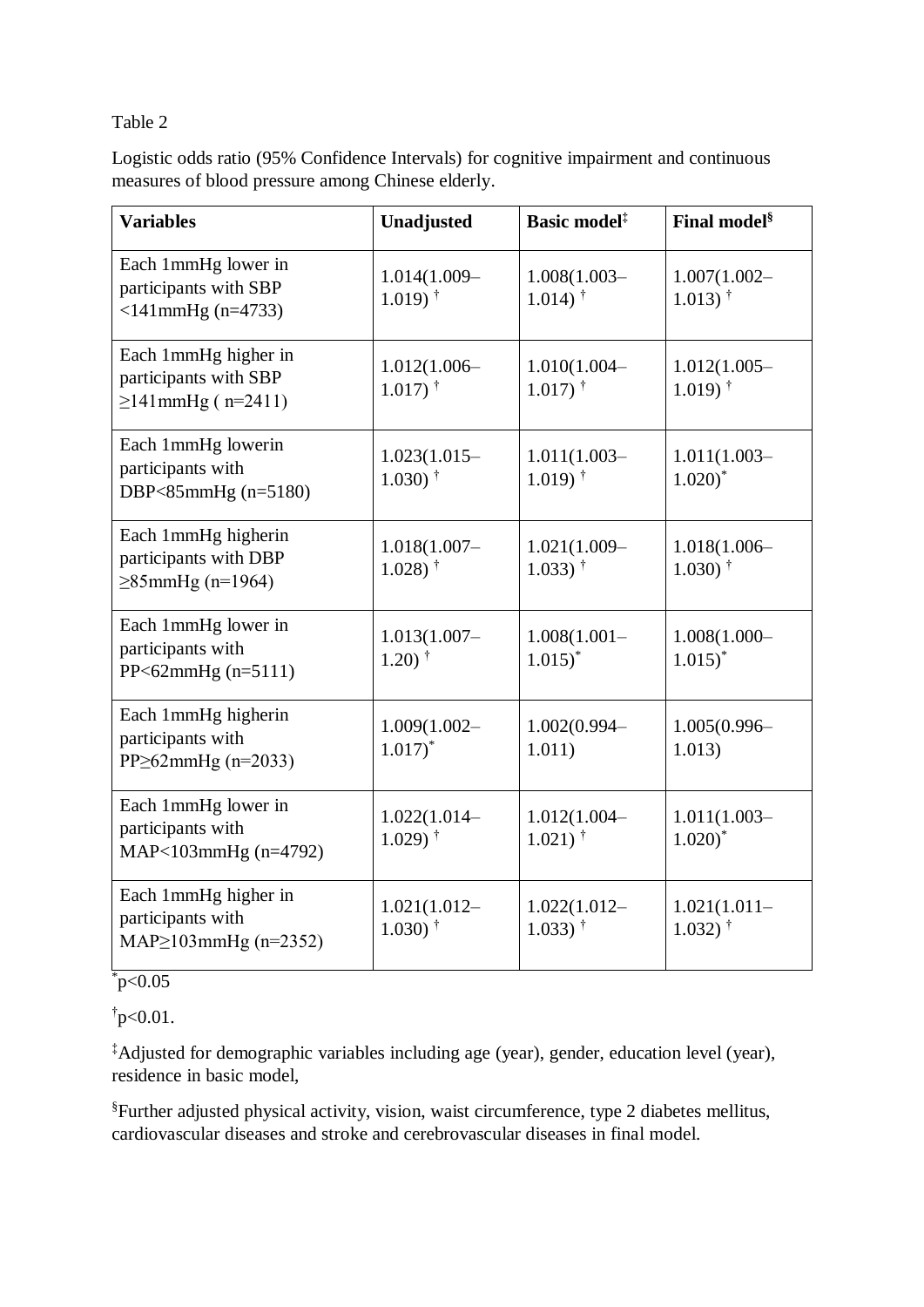DBP diastolic blood pressure; MAP mean arterial pressure, PP pulse pressure, SBP systolic blood pressure.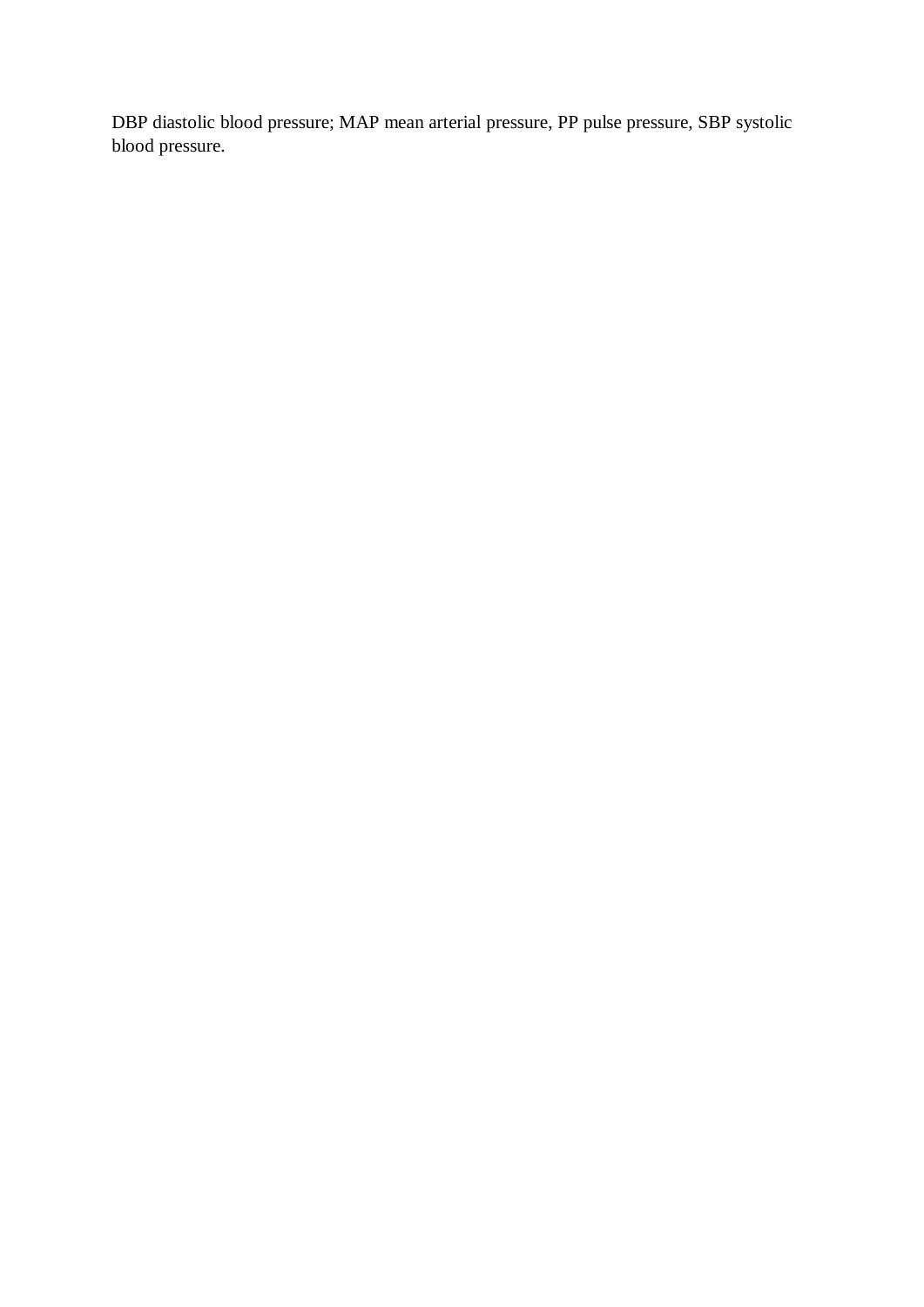## Table 3

Logistic odds ratio (95 % confidence intervals) for cognitive impairment and blood pressure categories among Chinese elderly.†

| <b>Variables</b>                                     | Unadjusted                            | Basic model <sup>‡</sup>             | <b>Final model</b> §                 |
|------------------------------------------------------|---------------------------------------|--------------------------------------|--------------------------------------|
| <b>SBP</b>                                           |                                       |                                      |                                      |
| Low(SBP<127mmHg, $n=2324$ )                          | $1.25(1.12-$<br>$(1.41)^{\dagger}$    | $1.15(1.00 -$<br>$1.32)$ *           | $1.18(1.02 -$<br>$1.35$ <sup>*</sup> |
| Medium-low $(127 \leq$ SBP < 141 mmHg,<br>$n=2409$   | 1.00 reference                        | 1.00 reference                       | 1.00 reference                       |
| Medium-high $(141 \leq SBP < 155$ mmHg,<br>$n=1284$  | 1.00 reference                        | 1.00 reference                       | 1.00 reference                       |
| High(SBP $\geq$ 155mmHg, n=1127)                     | $1.21(1.02 -$<br>$1.42$ <sup>*</sup>  | $1.18(0.99 -$<br>1.42)               | $1.23(1.02 -$<br>$1.49$ <sup>*</sup> |
| <b>DBP</b>                                           |                                       |                                      |                                      |
| Low(DBP<77 $mmHg$ , $n=2536$ )                       | $1.33(1.19-$<br>$(1.49)^{\dagger}$    | $1.20(1.05 -$<br>$1.36$ <sup>†</sup> | $1.20(1.05 -$<br>$(1.37)^{\dagger}$  |
| Medium-low $(77 \leq$ DBP $\leq$ 85mmHg,<br>$n=2644$ | 1.00 reference                        | 1.00 reference                       | 1.00 reference                       |
| Medium-High $(85 \leq DBP \leq 90$ mmHg,<br>$n=989$  | 1.00 reference                        | 1.00 reference                       | 1.00 reference                       |
| High(DBP $\geq$ 90mmHg, n=975)                       | $1.26(1.07 -$<br>$1.50$ <sup>†</sup>  | $1.26(1.04 -$<br>$1.52)$ *           | $1.24(1.02 -$<br>$1.52$ <sup>*</sup> |
| PP                                                   |                                       |                                      |                                      |
| Low(PP<49mmHg, $n=2523$ )                            | $1.18(1.05 -$<br>$1.32)$ <sup>†</sup> | $1.08(0.95 -$<br>1.23)               | $1.09(0.95 -$<br>1.25)               |
| Medium-low $(49\le PP<62mmHg,$<br>$n=2588$           | 1.00 reference                        | 1.00 reference                       | 1.00 reference                       |
| Medium-high $(62 \le PP \le 73$ mmHg,<br>$n=1035$    | 1.00 reference                        | 1.00 reference                       | 1.00 reference                       |
| High (PP $\geq$ 73mmHg, n=998)                       | $1.04(0.87 -$<br>1.24)                | $0.90(0.74 -$<br>1.10)               | $1.04(0.84 -$<br>1.28)               |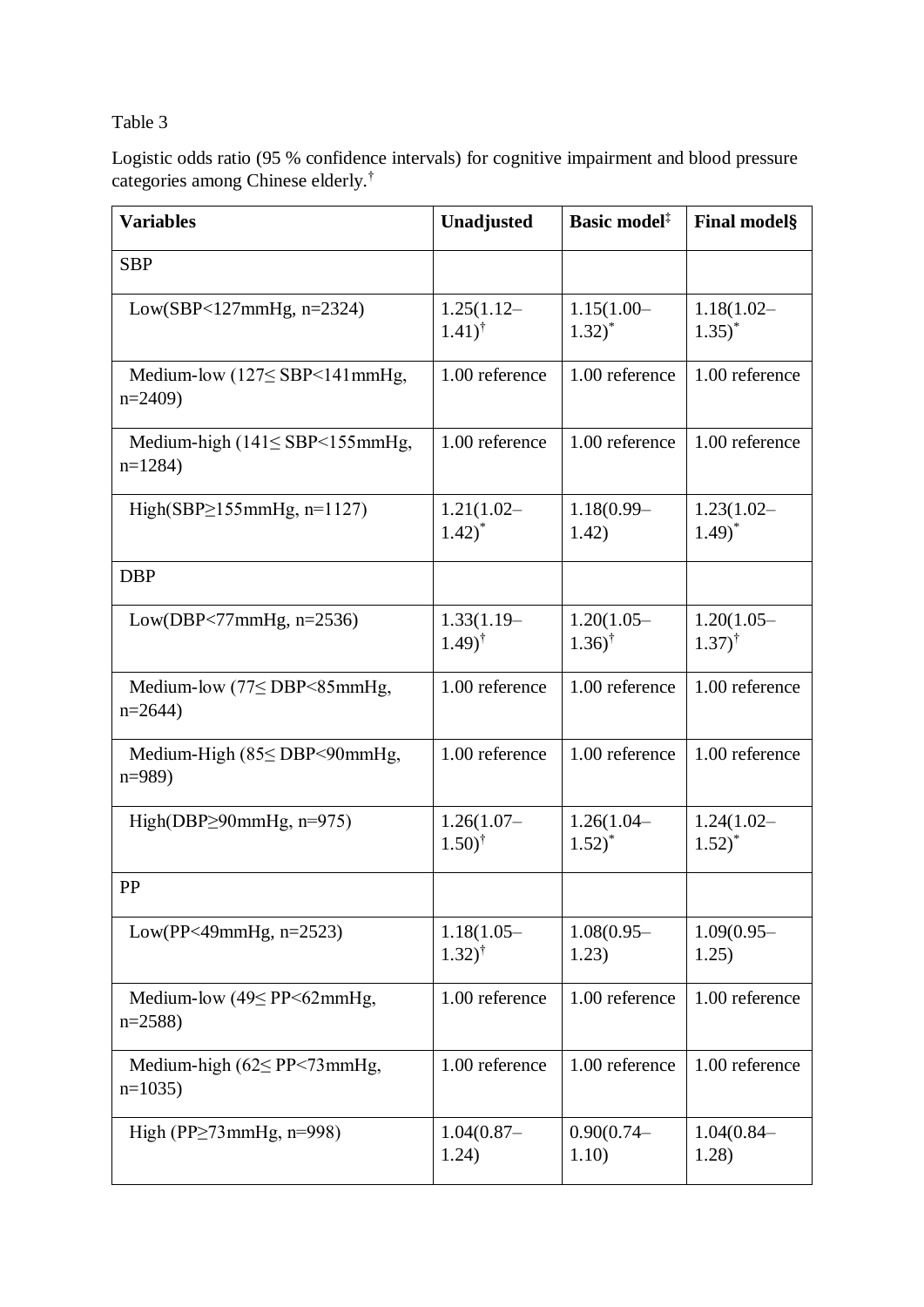| <b>Variables</b>                                                    | Unadjusted                         | Basic model <sup>#</sup> | <b>Final models</b>                  |
|---------------------------------------------------------------------|------------------------------------|--------------------------|--------------------------------------|
| <b>MAP</b>                                                          |                                    |                          |                                      |
| Low(MAP<93mmHg, $n=2560$ )                                          | $1.31(1.17-$<br>$(1.48)^{\dagger}$ | $1.15(1.00 -$<br>1.33)   | $1.15(1.00 -$<br>$1.34$ <sup>*</sup> |
| Medium-low $(93 \leq \text{MAP} < 103 \text{mmHg})$ ,<br>$n=2232$   | 1.00 reference                     | 1.00 reference           | 1.00 reference                       |
| Medium-high $(103 \leq \text{MAP} < 110 \text{mmHg})$<br>$n=1$ 186) | 1.00 reference                     | 1.00 reference           | 1.00 reference                       |
| High (MAP $\geq$ 1 10mmHg, n=1 166 )                                | $1.21(0.99 -$<br>1.33)             | $1.20(0.99 -$<br>1.44)   | $1.22(1.01 -$<br>$1.48$ <sup>*</sup> |

## $*_{\text{p}<0.05}$

 $\frac{1}{2}$ p<0.01.

‡Adjusted for demographic variables including age (year), gender, education level (year), residence in basic model, §Further adjusted physical activity, vision, waist circumference, type 2 diabetes mellitus, cardiovascular diseases and stroke and cerebrovascular diseases in final model.

DBP diastolic blood pressure; MAP mean arterial pressure, PP pulse pressure, SBP systolic blood pressure.